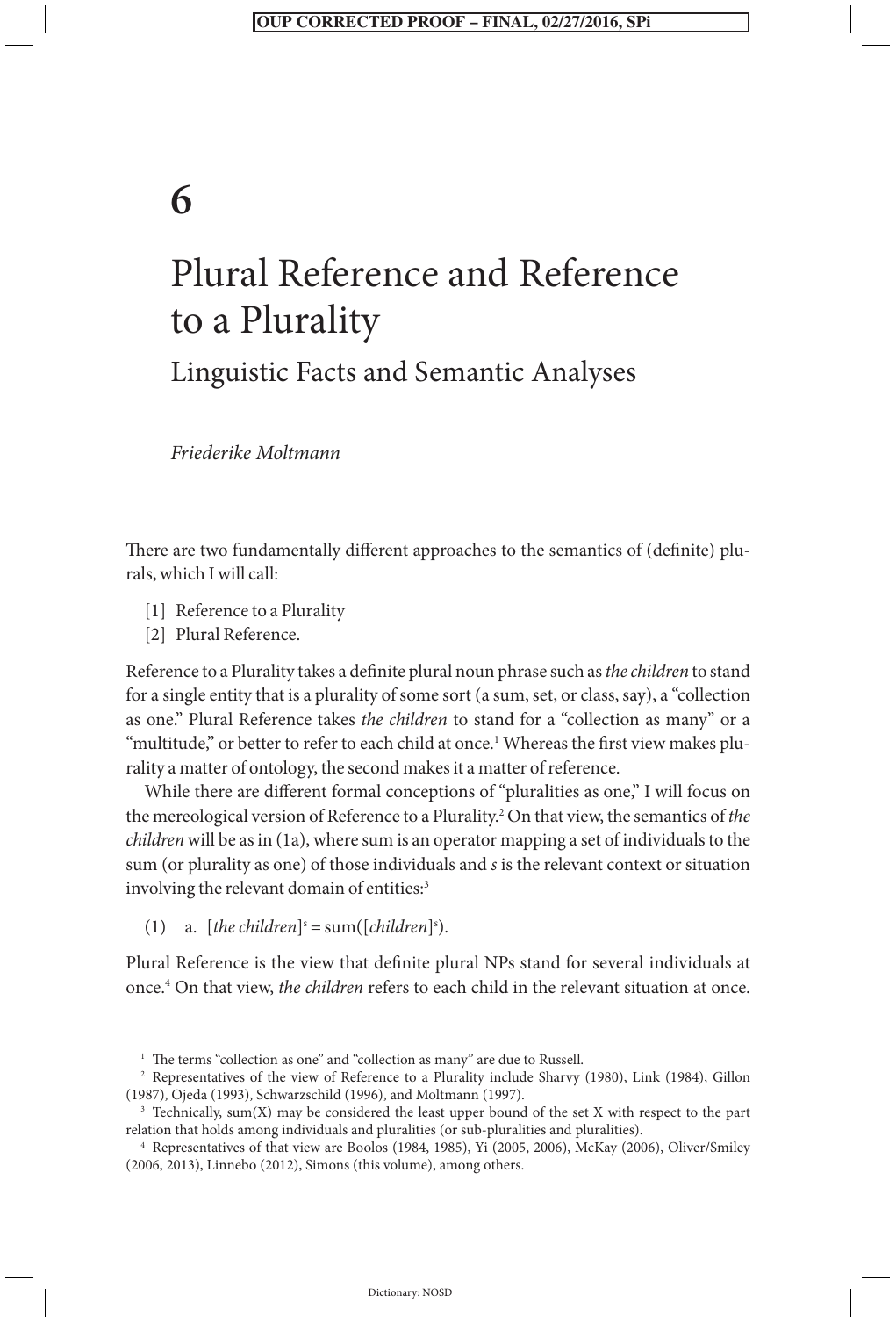Moreover, a (one-place) predicate with a definite plural will have to be true of each individual that the plural term stands for at once, to give a true sentence:

(1) b. *The children gathered* is true iff *gathered* is true at once of all the *x*s of which *children* is true at once.

Plural Reference goes along with plural logic, a logic that contains besides singular variables and singular terms plural variables of the sort "xx," "yy," . . . , variables that are assigned several individuals at once, as well as plural terms, terms that stand for several individuals at once. Moreover, plural logic contains plural predicates, predicates that are true only of several individuals at once (for a particular argument position).

The two views of Reference to a Plurality and Plural Reference differ not only theoretically; they pertain to two very distinct intellectual traditions, differing both in theoretical and empirical interests and backgrounds. Reference to a Plurality is by far the dominant view in linguistic semantics, to a large extent due to influential articles by Link and some others. This approach focuses on a unified semantics of plural, mass, and singular NPs and formal semantic notions allowing for the semantic analysis of a great range of expressions and constructions relating to plurals. Plural Reference has been the focus of philosophical logicians, whose main interests are questions of the ontological commitment of sentences with plurals and the development of plural logic as a means to avoid paradoxes arising from the use of set theory and extensional mereology. This approach has paid little attention to relevant linguistic issues and generalizations, which are not only of interests to empirically minded semanticists but may bear crucially on the theoretical concerns themselves.

This chapter will review the two approaches by focusing on two issues regarding plurals for which the empirical side plays a particularly important role:

- [1] higher-level plurality
- [2] plural-specific predicates or readings of predicates.

Higher-level pluralities (or the terms that describe them, "superplurals" as they have been called) have been discussed within both approaches, but little attention has been paid to the particular linguistic conditions that permit reference to higher-level plurals. Those conditions have important implications for the theoretical treatment of the phenomenon. I will argue that they require a notion of reference situation that will include not only properties about objects, but also information about referential terms used to describe those objects.

It has at least implicitly been recognized that some predicates or readings of predicates (in particular distributive readings) apply only to plurals. A closer look at relevant linguistic phenomena indicates, however, that it is not strictly a restriction on an argument of the category plural. Moreover, it differs from a semantic selectional requirement, a restriction to a particular ontological type of argument.

The two issues [1] and [2] are connected: there is an important distinction between number-related and other plural-specific predicates (or readings of predicates), only the latter of which can involve higher-level plurality.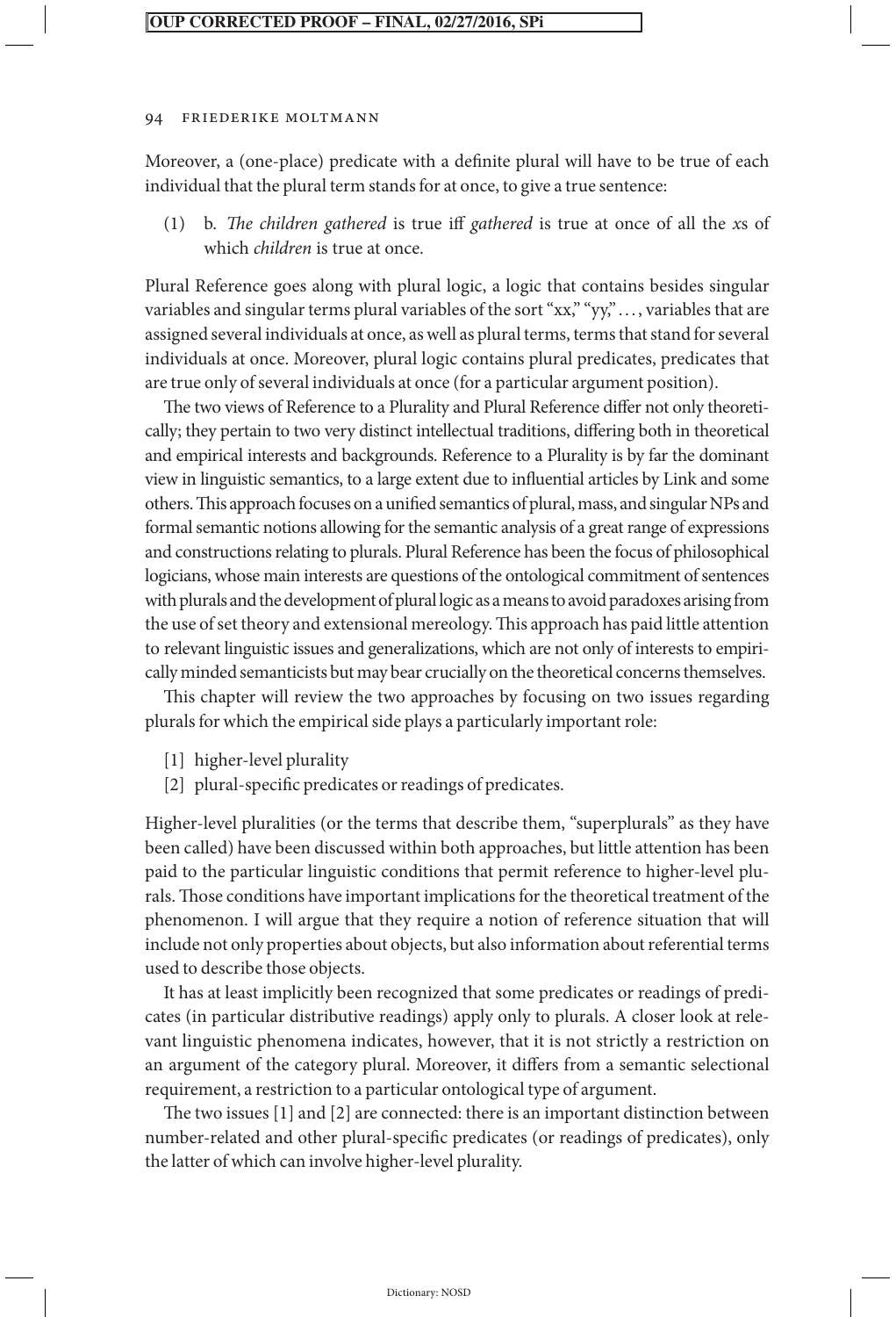#### plural reference and reference to a plurality 95

This chapter will be focused on two theoretical issues:

- [1] the two approaches—Reference to a Plurality and Plural Reference
- [2] the two ontological theories of pluralities—the extensional mereological theory and the information-based theory of Moltmann (1997, 1998).

The extensional mereological theory focuses on a part relation specific to pluralities, and the aim of the information-based theory is to view the part–whole structure involving pluralities as part of a more general notion of part–whole structure. Central on the information-based theory are conditions of integrity, which may be intrinsic or just driven by the information content of the expressions used to describe the objects in question. By contrast, the extensional mereological theory makes use only of a part relation meeting formal conditions such as transitivity, closure under sum formation, and extensionality.

This chapter will argue in favor of Plural Reference, rejecting both the extensionalmereological and the information-based version of Reference to a Plurality. In the semantics of natural language, pluralities are simply never treated as "single" entities or as particular types of entities. In a given context, though, pluralities may be structured and divided into lower-level pluralities. The chapter argues that some of the insights of the information-based theory should be carried over for an account of higher-level plurality within the Plural Reference approach. The chapter will also discuss and reject an alternative analysis of higher-level plurality, reducing it to multigrade predicates and enriched plural descriptions.

# 1 Reference to a Plurality: two ontological approaches

The main motivation for the Reference to a Plurality approach is the apparent parallels in the semantics of singular count and plural NPs. Just as *the child* refers to a single child, *the children* should refer to a single entity as well, a plurality; and just as *some child* existentially quantifies over individual children, *some children* appears to quantify over pluralities of children. There are also part-related constructions that appear to apply to individuals and pluralities alike, such as the partitive construction, which quantifies over the parts in *all/some of the house* and apparently over the parts of a plurality in *all/some of the children*. Also adverbial part-related modifiers such as *in part*/*to some extent* may relate singular count and plural NPs in the same way:5

- (2) a. The house is in part/to some extent white.
	- b. The people are in part/to some extent French.

5 Also adjectival modifiers in some languages may function that way. Thus, German *ganz* "whole" can apply to definite singular count, plural, and mass NPs, with the same part-quantificational effect as *all* in the partitive construction:

- (i) a. das ganze Haus
	- "the whole house"
	- b. die ganzen Leute "the whole people"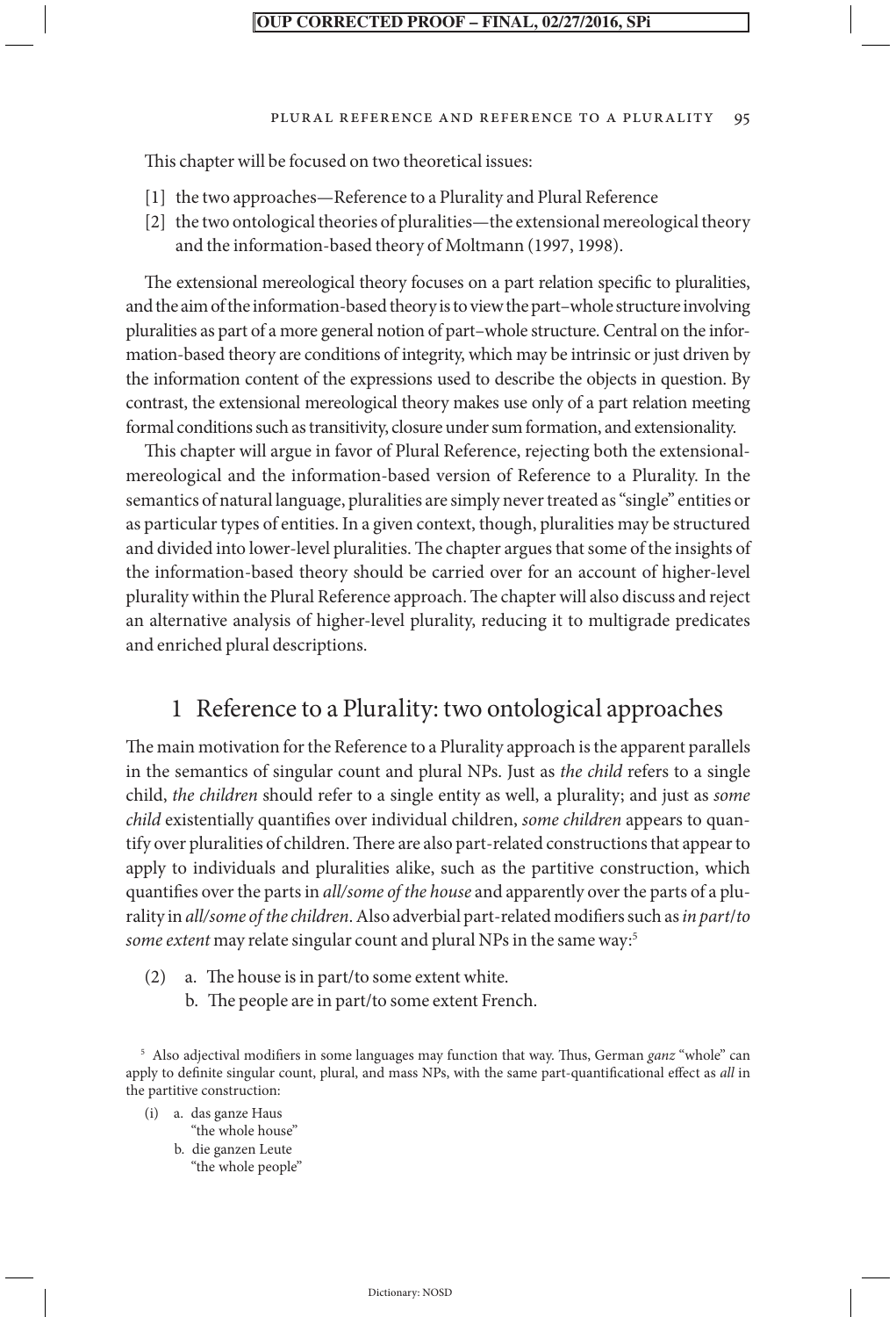There are two ontological theories of pluralities that I will discuss: the extensional mereological theory and the information-based theory. They make use of fundamentally different formal notions of part–whole, and differ in the scope of the part–whole relation needed for the semantics of plurals. The extensional mereological theory makes use of a specific part relation applicable only to pluralities and the relation between individuals and pluralities. By contrast, the information-based theory makes use of a single notion of part structure applicable both to individuals and their parts, and to pluralities.

The extensional mereological theory makes use of a part relation for pluralities that is transitive, closed under sum formation, and extensional (two entities sharing the same proper parts are identical).<sup>6</sup> Plural nouns will have as their extension sets of sums of individuals: elements of the extension of the corresponding singular count noun. Thus, *students* will have as its extension the set of sums of individual students. A definite plural NP such as *the students* will stand for the sum of all the contextually relevant entities in the extension of the corresponding singular count noun.

Extensional mereology needs to avoid that parts of individuals always count as parts of the pluralities of which the individuals are parts (e.g., legs of children counting as parts of the plurality of the children). The extensional mereological theory therefore must distinguish different part relations for individuals and for pluralities, part relations that will be tied to the syntactic categories singular count and plural nouns. The one part relation applies to individuals—entities in the extension of singular count nouns—and the other part relation applies to pluralities—entities in the extension of plural nouns. The distinction between the two part relations means that individuals count as atoms with respect to the extensional mereological part relation associated with plural nouns. The notion of an atom, as a notion associated with singular count nouns, plays a central role in the extensional mereological theory of pluralities.

The information-based theory, developed in Moltmann (1997, 1998, 2005) makes use of a single part relation for individuals and pluralities and pursues the view that the same conditions that drive the individuation of objects drive the "contextual individuation" of higher-level pluralities. These conditions crucially involve the notion of an integrated whole. There are particular constructions and modifiers that impose conditions on the part structure of an entity, for example defining an entity in the extension of a singular count noun as a plurality or defining a plurality as a higher-level plurality. These conditions generally involve the notion of an integrated whole. The adjective *individual* as in *the individual students*, for example, imposes the condition that the plurality in question has no subgroups that are integrated wholes and thus are among the parts of the plurality; rather only individuals are. This means that *the individual students* cannot stand for a higher-level plurality. The modifier *whole* as in *the whole* 

<sup>6</sup> For the extensional mereological theory, see in particular Link (1983) and Ojeda (1993), as well as the overview of Champollion/Krifka (to appear).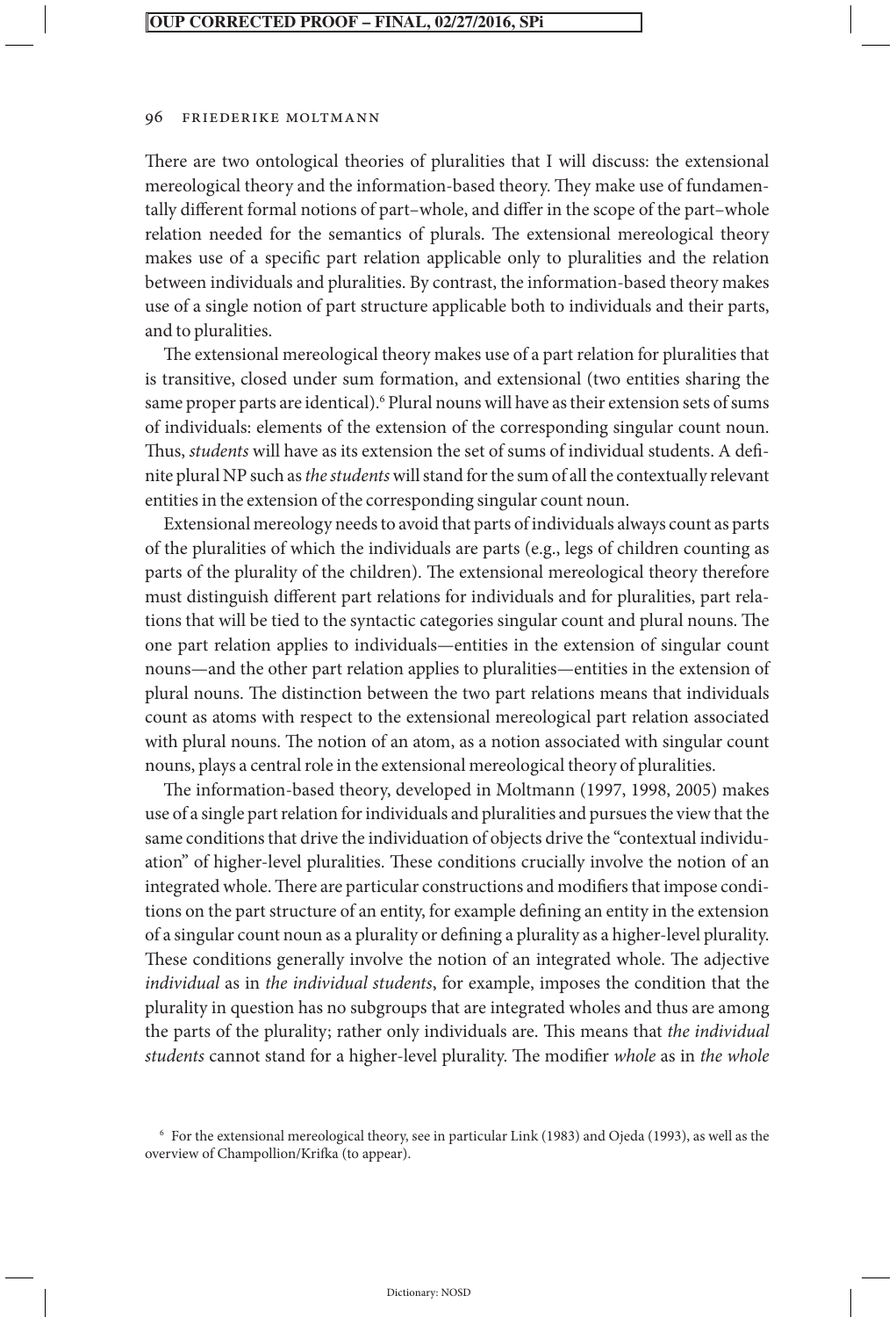#### plural reference and reference to a plurality 97

*class* imposes the condition that the entity referred to is not an integrated whole, but a mere plurality.

The notion of atom, which on the extensional mereological theory defines an individual, does not play a role in the information-based theory. Rather it is the notion of an integrated whole that plays a central role. Singular count nouns, on that view, generally convey properties of integrated wholes, and pluralities are themselves entities that consist of integrated whole and are not generally integrated wholes themselves.

# 2 Plural-specific predicates and readings of predicates

There is an apparent constraint to plural arguments that both distributive readings of predicates and predicates of a certain semantic type exhibit. The constraint imposes an important criterion for evaluating semantic analyses of plurals. The true nature of the constraint, we will see, presents a difficulty for the extensional mereological theory, as well as in fact any account within Reference to a Plurality.

By "distributive reading" is meant a particular interpretation of a predicate that can also have a collective interpretation, for example *heavy*:

(3) a. The boxes are heavy.

*Heavy* as in (3a) has both a collective and a distributive reading, and differs in that respect from a predicate like *sleep*, which involves distributivity as part of its lexical meaning and does not require a particular distributive interpretation to be represented at logical form.7

Distributivity may also involve distribution over sub-pluralities of a plurality, as is possible below:

(3) b. John weighed the stones.

(3b) has readings with the predicate applying to individuals ("John weighed the individual stones") and with the predicate applying to subgroups ("John weighed particular contextually relevant subgroup of stones").

Also collective predicates such as *gather* may display distributive readings distributing over subgroups:

(3) c. The students gathered.

(3c) can mean that particular contextually relevant subgroups of students gathered.

A common account of the distributive interpretation of a predicate is to posit an implicit distributive operator in the logical form of a sentence with a distributive reading

<sup>7</sup> *Sleep* as a predicate displaying only a distributive interpretation licenses the inference in (ib) below in virtue of its lexical meaning, not a special, distributive interpretation:

<sup>(</sup>i) a. The children slept.

b. For a plurality x, if  $Px$ , then Py, for all  $y < x$ .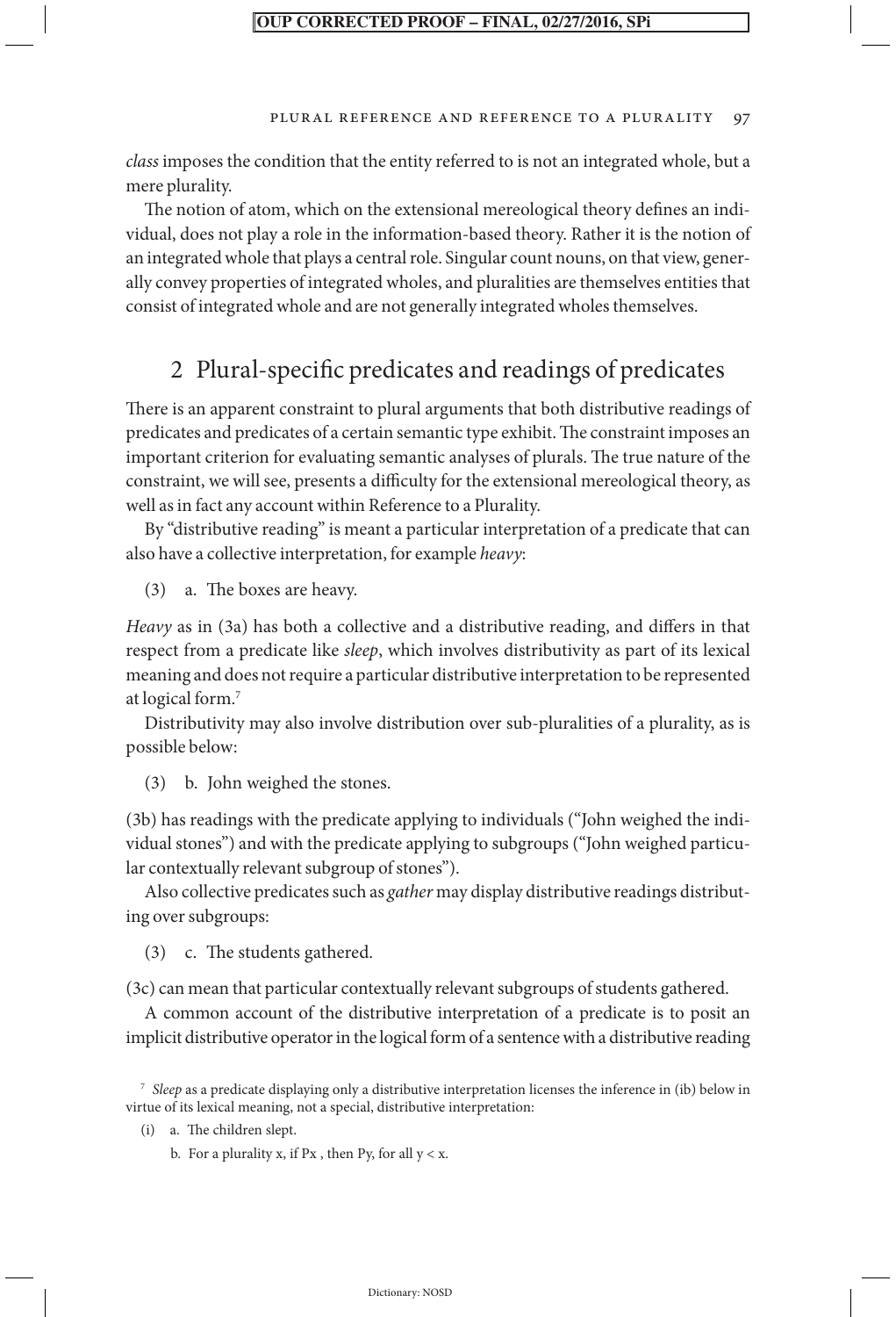#### 98 Friederike Moltmann

of the predicate. Such an operator will act as a quantifier ranging over the contextually relevant parts of the plurality, as below, where  $\lt_{\text{\tiny S}}$  is the proper-part relation, relativized to a situation *s*: 8

(3) d. For a situation *s*,  $[D VP] ([the N'_{\text{pur}}], s) = 1$  iff for all *d*,  $d <_{\text{s}} [the N'_{\text{pur}}],$  $[VP](d) = 1.$ 

Distributive readings are generally available only with plural NPs, but not with collective NPs, that is, singular count NPs referring to collections of some sort (Moltmann 1997, 2005). For example, a distributive reading is available in the a-examples below, but not in the b-examples:

- (4) a. The things are heavy.
	- b. The collection of things is heavy.
- (5) a. John has evaluated the students. b. John has evaluated the class.
- (6) a. The paintings are expensive. b. The collection of paintings is expensive.
- (7) a. The team members lifted the piano.
	- b. The team lifted the piano.

The very same constraint holds for the application of part-related predicates or rather, more precisely, for any predicate making reference to the parts, but not the whole of an argument (Moltmann 1997, 2005):

- (8) a. John compared the students.
	- b. # John compared the class.
- (9) a. John cannot distinguish the students. b. # John cannot distinguish the class.
- (10) a. The students are similar. b. The class is similar.
- (11) a. John counted the students. b. John counted the class.
- (12) a. John has enumerated the students.
	- b. # John has enumerated the class.

<sup>8</sup> By using a predicate like *heavy*, the speaker must have a distributive or a collective reading in mind. This requires the distributive interpretation to be explicitly represented in the logical form of the sentence.

This differs from the account of distributivity given in Moltmann (1997), which proposes disjunctive lexical meanings of predicates, with one disjunct representing "the ordinary" collective reading and the other disjunct the distributive reading. One motivation for that was to account for disjunctions of collective and distributive modifiers as in *They lifted the piano together and alone*. I will leave a discussion of the conflict in intuitions regarding distributive interpretation for another occasion.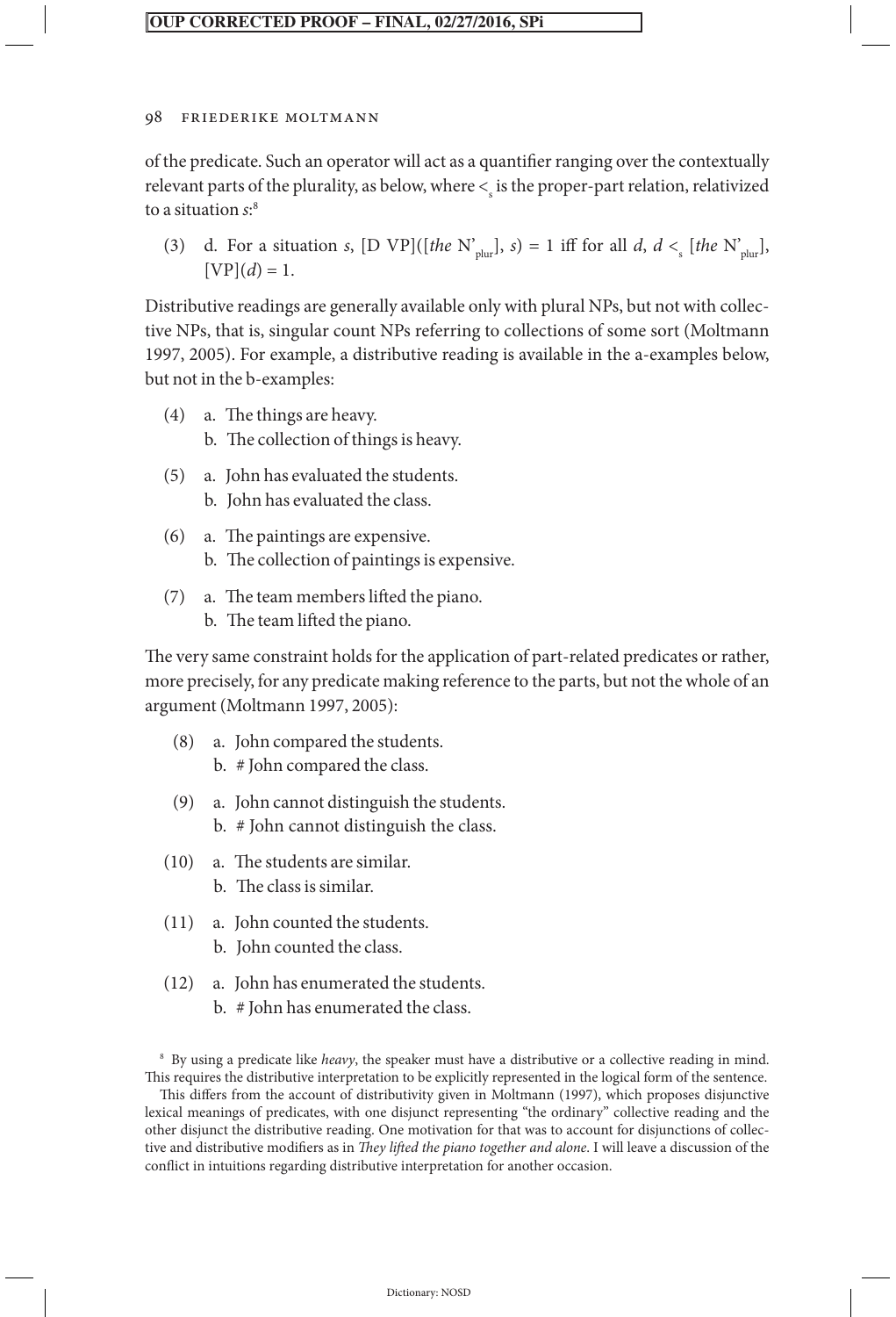#### plural reference and reference to a plurality 99

- (13) a. The students are numerous.
	- b. # The class is numerous.

(8b), (9b), and (10b) do not allow for an internal reading of *compare, distinguish*, and *similar*. (11b) is not unacceptable semantically, but it can only mean that John counted one.

Predicates that make reference not only to the parts of an argument, but also to the whole (its organization or overall structure) are not subject to the constraint (Moltmann 1997, Ch. 3). These are predicates such as *organize,* and *rearrange*:

(14) John organized/rearranged the collection of things on his desk.

Like distributivity, part-related predicates may take into account relevant subgroups as the parts of the plurality to which they apply and not its individual members. This is the case with relevant readings of the examples below:

- (15) a. John compared the men and the women.
	- b. John compared the students (in the different classes).

Following Moltmann (1997, 1998, 2005), I will call restriction of part-related predicates, or readings of predicates to plural arguments, the Accessibility Requirement. The Accessibility Requirement is not strictly a restriction to plural NPs, but may also be satisfied with singular count NPs of certain types.

First, the adjectival modifier *whole* allows a singular count NP to permit a distributive interpretation of the predicate and to accept the relevant part-related predicates:

- (16) a. The whole collection is expensive. b. John has evaluated the whole class.
- (17) John has counted the whole class.

Second, there are certain singular count quantifiers that may take the place of plural NPs. They then quantify over pluralities, allowing for a distributive interpretation of the predicate and for part-related predicates. Such quantifiers include *something* and the pronoun *what*. The examples below illustrate the availability of a distributive interpretation and the acceptability of part-related predicates with such quantifiers:

- (18) Even John has evaluated *something*, namely the paintings.
- (19) There is *something* John is unable to count, namely the grains of sand.
- (20) a. *What* did John evaluate? The paintings.
	- b. *What* can't John distinguish? The cups.

The quantifier *several things*, even though it is syntactically plural, belongs to the same type. In (21), *several things* ranges over pluralities, allowing for both distributivity and part-related predicates:

(21) a. John has evaluated *several things*: the paintings, the sculptures, and the drawings.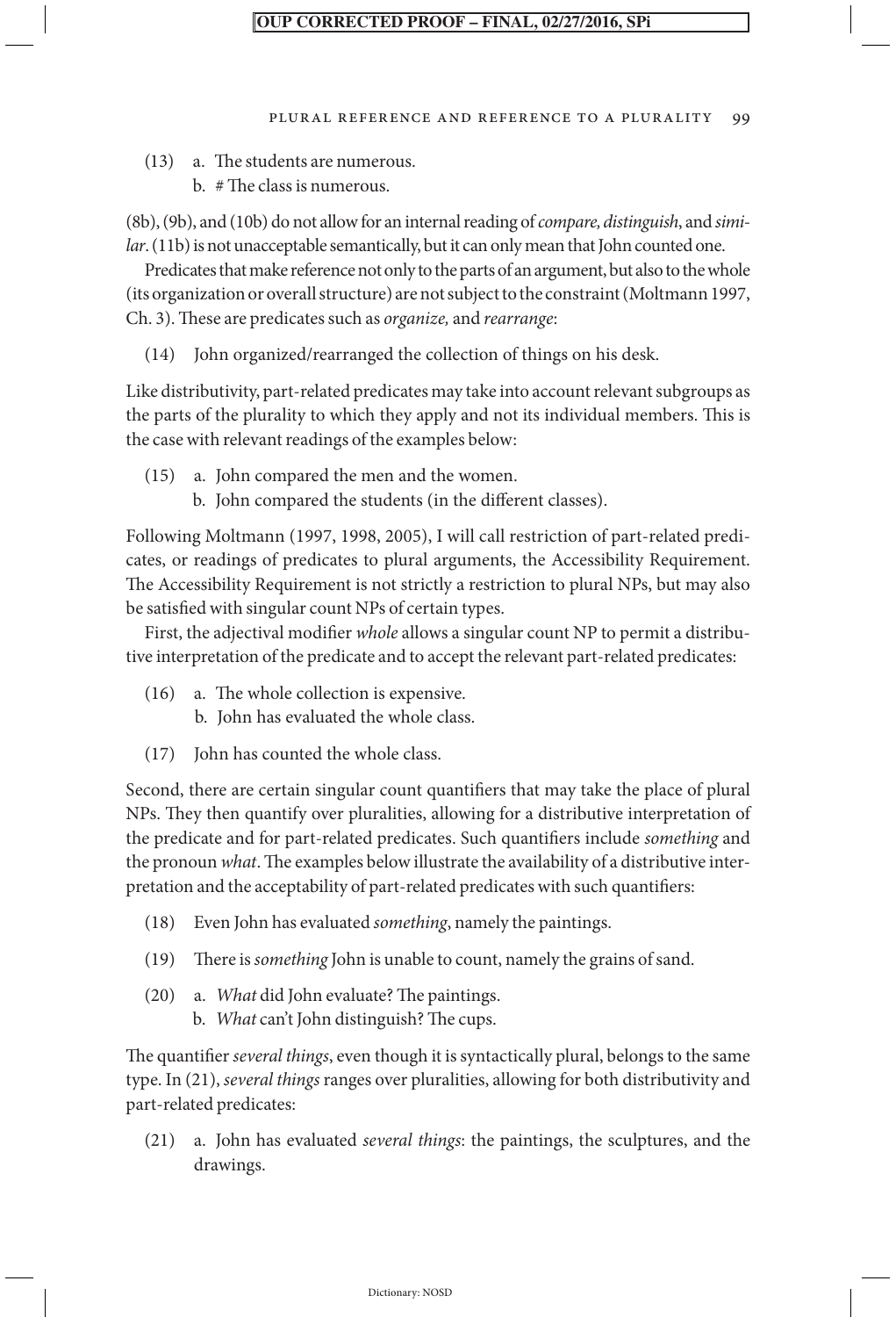#### 100 Friederike Moltmann

b. There are *several things* John cannot distinguish: the cups, the glasses, and the plates.

Clearly, *several things* in such contexts is a genuine plural quantifier, counting pluralities.<sup>9</sup>

*Something* may also act as a singular count quantifier (rather than a mass quantifier), which means that in (18) and (19) *something* may be a genuine plural quantifier.

The fact that the Accessibility Requirement does not consist in a strict restriction to plural NPs is a problem for the extensional mereological theory. Given the extensional mereological theory, the Accessibility Requirement would be a restriction to pluralities as opposed to atoms; pluralities on that theory are associated with plural NPs only and not singular NP, such as those modified by *whole* and quantifiers like *something*. The information-based theory, by contrast, has no problems capturing the Accessibility Requirement in the right way, making use of a notion of plurality that is not strictly tied to the category of plural nouns.

# 3 Higher-level plurality

Higher-level pluralities, we have seen, play a role both for distributive readings of predicates and for the application of part-related predicates. The extensional mereological theory has difficulties dealing with higher-level pluralities since, on that account, not only all the subgroups, but also all the individuals composing the plurality count as parts of the plurality.

One way of dealing with higher-level plurality within the extensional mereological theory is to map the relevant subgroups onto atoms (Link 1984, Barker 1992). That is, the plurality described by *the men and the women* would have as its atomic parts the plurality of the men and the plurality of the women. This means that the notion of an atom would no longer be associated with singular count nouns, which goes against a fundamental assumption of the extensional mereological account. Alternatively, the approach might restrict the mereological part relation to a situation, so that, in a given situation, the plurality of men and the plurality of women would count as the only parts of the plurality of the men and the women. But this means giving up the extensional mereological relation in favor of a non-mereological (in particular nontransitive) situation-relative notion of part, which assimilates then the account to the information-based one.

# 4 Attributive readings of definite plurals

Another general problem for the extensional mereological account is the possibility of using definite plurals attributively. On such a use, a definite plural stands for whatever

<sup>9</sup> For the notion of plural quantification, see Linnebo (2012), who, though, does not recognize *several things* or *something* as plural quantifiers in English.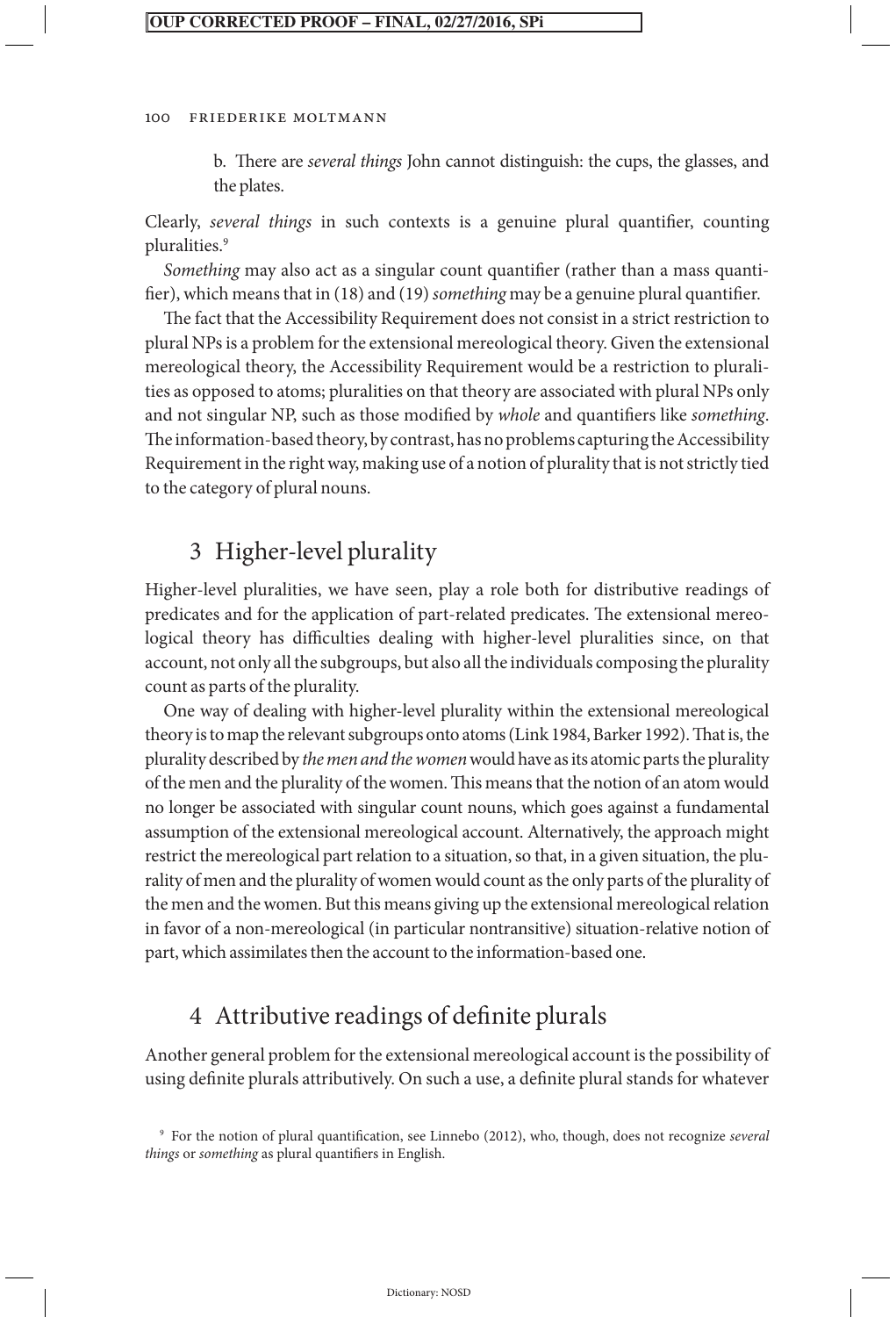#### plural reference and reference to a plurality 101

the maximal plurality is in a given circumstance of evaluation. It thus can take narrow scope with respect to modal or temporal operators, for example *every year* in the sentence below:

### (22) a. Every year, John needs to evaluate the students.

An important observation, generally ignored in the literature on plurals, is that on an attributive use, readings involving a contextual partition are equally available. Thus, (22a) can naturally have a reading on which John needs to evaluate contextually relevant groups of students, and similarly for the comparison John has to do according to (22b):

(22) b. Every year, John needs to compare the students (in the various classes, whoever they may be).

According to such readings, the utterance of *the students* in (22a) and (22b) may involve the same way of dividing the students in the different circumstances of evaluation (whoever they may be) into subgroups.

The possibility of using definite plurals attributively with a contextual partition reading presents a serious, but generally unnoticed problem for the various existing versions of Reference to a Plurality. In particular, it presents a problem for theories using covers of actual pluralities for the analysis of distributivity (Schwarzschild 1996, Moltmann 1997, Gillon 1987).<sup>10</sup> However, we will see that the information-based theory can be modified so as to be applicable to attributively used definite plurals on a partition reading.

# 5 The information-based version of Reference to a Plurality

The information-based theory of plurality has a seemingly easier time dealing with the Accessibility Requirement and with higher-level plurality. Let me briefly outline the theory first. Two main features characterize the information-based version of Reference to a Plurality (Moltmann 1997, 1998, 2005):

- [1] the role of integrity conditions
- [2] the relativization of part structures to situations.

# *5.1 The role of integrity conditions*

One important assumption of the theory is that the part–whole structure of entities does not just consist in an ordering relation subject to general conditions such as transitivity,

<sup>&</sup>lt;sup>10</sup> The possibility of attributively used plural descriptions with incomplete specifications of relevant subgroups parallels the possibility of using incomplete singular definite descriptions attributively. The latter has been discussed by Soames (1990) as a problem for the use of resource situations in situation semantics (Barwise/Perry1983, Cooper 1993).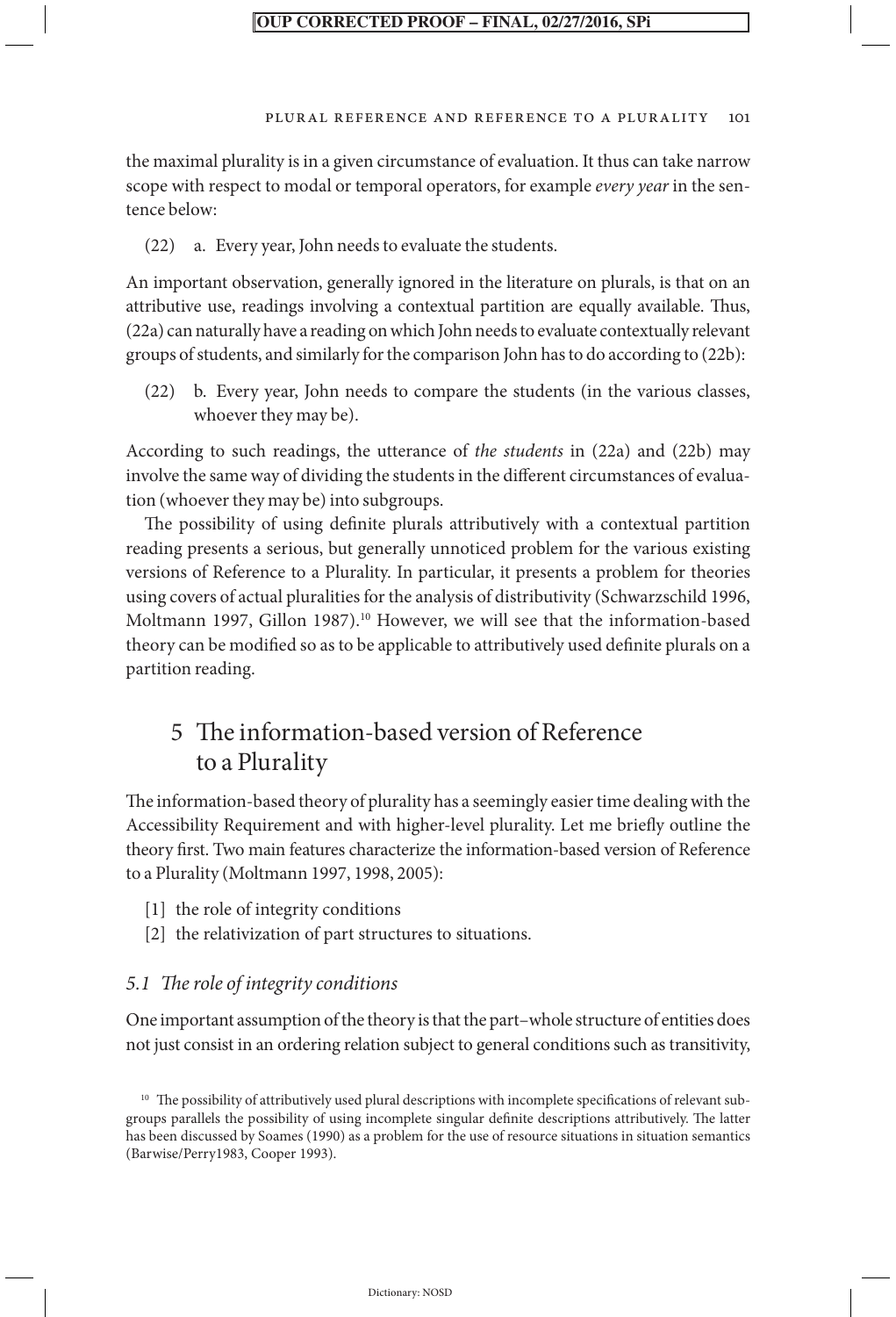#### 102 Friederike Moltmann

closure, and extensionality. Rather it also involves conditions of integrity, conditions on the basis of which entities count as integrated wholes (e.g., by having a boundary, by being maximally connected, or by being a maximal collection of entities sharing a property).

Integrity conditions also play a role in characterizing singular count nouns, as opposed to mass nouns. The entities in the extension of singular count nouns, individuals, generally are integrated whole (or at least are conceived as such), but not so for the entities in the extension of mass nouns.

Integrity conditions are important in determining formal properties of part structures. Thus, integrity conditions may block the transitivity of the part relation. If  $x$  is a part of *y* and *y* a part of *z*, and *y* is an integrated whole, then *x* need not be a part of *z*. This means that the proper parts of some individuals will not generally count as the parts of the sum of those individuals. By giving up transitivity, one and the same part relation can be used for pluralities and individuals, and no part relation needs to be posited that is specific to the category of singular count nouns, as on the extensional mereological theory.

Integrity conditions also block sum formation. A sum of integrated wholes exists only if the potential sum is itself an integrated whole. Integrity conditions will also be the basis for a division of a plurality into subgroups. If certain subgroups count as integrated wholes and cover the plurality, only they, not their members or other subgroups, may count as the parts of the entire plurality.

Two sorts of integrity conditions may define pluralities (and thus subgroups) as integrated wholes:

- [1] the condition of being a maximal plurality of entities standing in a particular relation *R* to each other and nothing else (*R*-integrated whole)
- [2] the condition of being a maximal plurality falling under a property *F* (*FF*integrated whole).

[2] is a special case of [1] given that a relation *FF* can be defined as the sharing of a property *F*. Thus, we have:<sup>11</sup>

(23) a. Definition of an *R*-integrated whole.

For a symmetric (non-formal) relation *R*, *x* is an *R*-integrated whole iff for all *y* and *z*, if  $y < x$  and  $z < x$ , then *Ryz*, and for no  $w$ ,  $-w < x$ , *Rwy*.

b. For a property *F*, for any *x*, *y*, *FFxy* iff *Fx* and *Fy*.

If definite plural descriptions stand for the sum of individuals that fall under the corresponding count noun (provided it is nonempty), then definite plural descriptions stand for integrated wholes (*FF*-integrated wholes). There will be such a sum since it

<sup>11</sup> These conditions are taken from Simons (1987).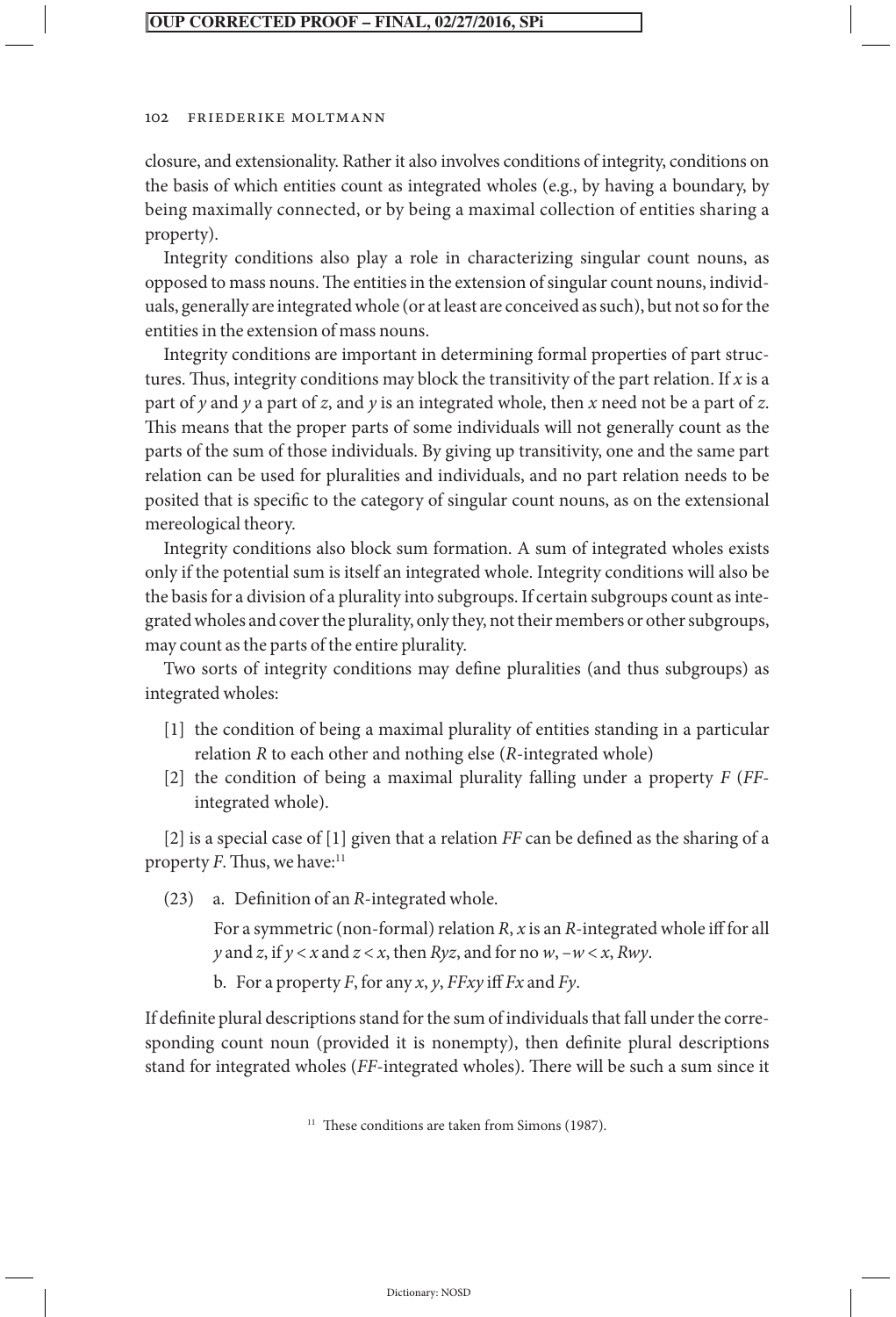#### plural reference and reference to a plurality 103

would be an integrated whole. The referent of *the children* will thus be an integrated whole since it will be the maximal plurality (in the context) of individuals that have the property of being a child.

The integrity-based conditions on part structures also allow that in (14a) the maximal plurality of men and the maximal plurality of women may count as the only parts of the plurality of the men and women, and that in (14b) the maximal pluralities of students belonging to particular classes may count as the only parts of the plurality of the students<sup>12</sup>

# *5.2 The relativization of part structures to situations*

The information-based theory is so-called because it holds that what matters for the semantically relevant part relation involving pluralities is not whether entities are integrated wholes as such, but rather whether they are integrated wholes in the relevant context of information or *reference situation* (Moltmann 1997, 1998, 2005). Thus, the referent of an utterance of *the students* forms an (*FF*-)integrated whole in the reference situation given that it is the maximal plurality of students in that situation. The part–whole structure of a plurality thus is to be relativized to the reference situation associated with the plural NP describing it. A reference situation associated with an NP is to be understood, roughly, as a minimal situation carrying the information content of the (possibly enriched) description conveyed by the use of that NP.

The same definite plural NP may, in different contexts of use, be associated with differently structured descriptions, which, given a suitably fine-grained notion of situation, can lead to different reference situations. For example, both (24a) and (24b) allow for two readings:

- (24) a. John compared the students of the different classes.
	- b. John compared the male and female students.

One reading is the higher-level plurality reading based on the property of being a maximal plurality of individuals in a given class or a maximal plurality of either male or female students. The other reading is the individual-student comparison reading. Both sorts of readings are available on the basis of the very same descriptive content of the NP. But the descriptive content can be structured in different ways. Thus, the descriptive content of (24b) can be given either as (25a) or as (25b):

(25) a. 
$$
sum_s y[M_s y v F_s y]
$$
.  
b.  $sum_s y[y = sum_s z[M_s] v y = sum_s z[F_s z]$ .

<sup>12</sup> Note that entities may be integrated wholes either essentially or accidentally. This allows collective NPs to denote the same plurality as is denoted by a plural NP, namely if the collective NP specifies only accidental integrity conditions. Thus, *the pile of papers on the desk* and *the papers on the desk* may denote the very same plurality, namely a plurality that accidentally comes in the shape of a pile.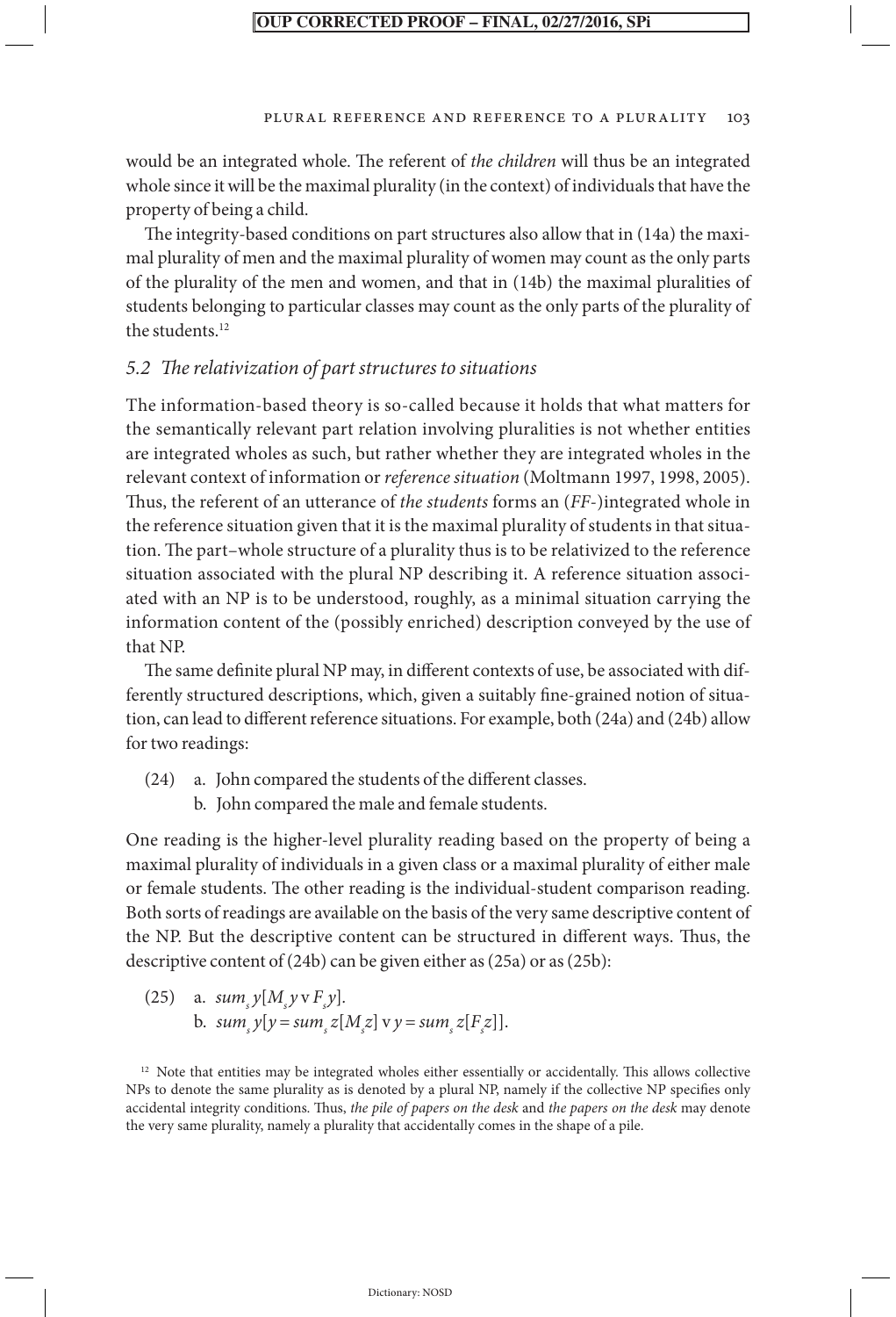(25a) is a description of the plurality based on the description of the individual members; (25b) is a description of the plurality based on the description of two sub-pluralities. Only the latter gives rise to higher-level plurality readings.<sup>13</sup>

The information-based theory avoids the two problems for the extensional mereological theory. First, it makes use of a language-independent notion of part, and does not tie singular count nouns to the notion of an atom. Instead it assumes that singular count nouns always express conditions of integrity. This means that in general the referent of a definite singular count NP is an integrated whole, but not always. It is not, for example, in the presence of the modifier *whole*. *Whole* is an expression whose semantic function as an adjectival modifier is to map an integrated whole onto the mere sum of its parts (Moltmann 1997, 2005). Moreover, special quantifiers, even if they classify as singular count, can be exempt from the condition (see section 7).

Given the information-based theory, the Accessibility Requirement will naturally be considered a condition on predicates not applying to integrated wholes. However, this requires several qualifications. First of all, definite plurals in fact refer to integrated wholes (FF-integrated wholes). The information-based theory therefore has to make a distinction between weak integrated wholes and strong integrated wholes. FF-integrated wholes would have to count as weak integrated wholes, and the Accessibility Requirement will have to require only that the arguments of part-structure sensitive predicates and readings of predicates not be strong integrated wholes.

Furthermore, a plurality may in actual fact be a strong integrated whole; but this will not matter if it has not been described as such. To capture such informationdependence, the information-based theory needs to assume that a predicate does not apply to an object as such, but rather to a pair consisting of an object and a situation. This then leads to the following formulation of the Accessibility Requirement:

(26) The Accessibility Requirement (Moltmann 1997, 1998, 2005).

A predicate or reading of a predicate making reference to the parts, but not the whole of an argument can apply to an object *d* in a situation *s* only if *d* is not a strong integrated whole in *s*.

The relativization to a situation with its partial information content is meant to allow integrity-related conditions on part–whole structure to apply to pluralities in just the way they do to individuals.

There are some serious difficulties, though, for the information-based theory. First, there is a problem concerning the use of the notion of integrity. The information-based theory has to assume that pluralities could at best be weak integrated wholes, whereas individuals as referents of (unmodified) singular count NPs would always be strong integrated wholes. But this is just not plausible. It would mean that entities described

<sup>&</sup>lt;sup>13</sup> This account of the two readings is an elaboration of what is in fact an incomplete account in Moltmann (1997). Moltmann (1997) just allows the two part structures without clarifying what they are based on.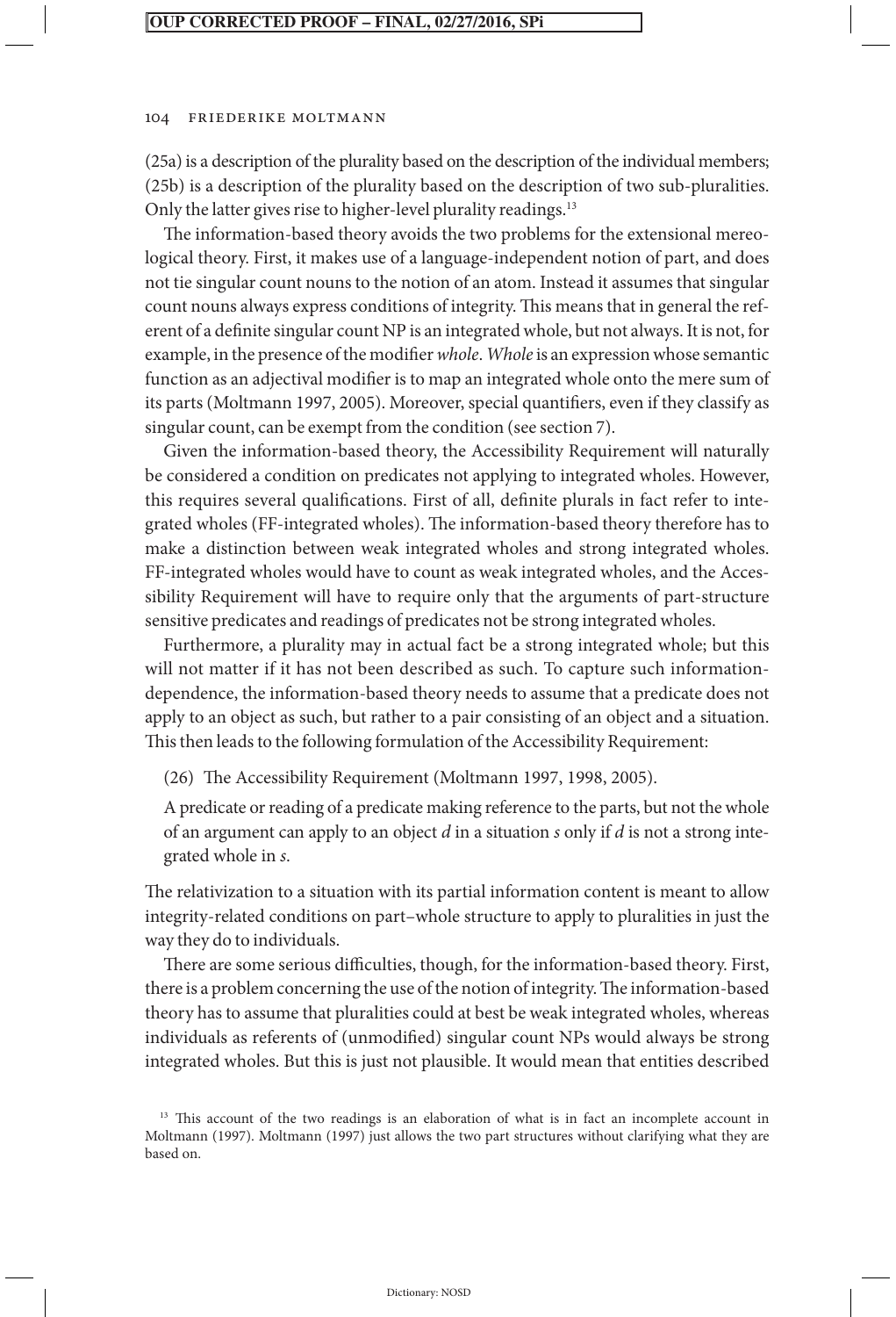#### plural reference and reference to a plurality 105

as "sums," "pluralities," "collections" would always have a greater degree of integrity than the plural objects that the account takes to be the referents of definite plurals. It is very implausible that what is referred to as *the (loose) collection of thingsin the room* has greater integrity than what is referred to as *the things in the room*—unless a notion of merely conceived integrity is invoked for which there is little empirical ground. The difference between pluralities as semantic values of definite plurals and individuals as semantic values of definite singular count NPs does not reside in a difference in the degrees of integrity that individuals and pluralities exhibit. Rather it consists in that the former count as "one," whereas the latter count as "many."

A second difficulty for the information-based theory concerns the availability of readings involving higher-level plurality. Such readings are in fact more construction-driven than predicted by the information-based account. The account predicts that exactly the same readings are available in (27a) and (27b):

- (27) a. John compared the men and women.
	- b. John compared the men and the women.

But in fact there is a significant difference in the availability of higher-level plurality readings. First, higher-level plurality readings involving the maximal plurality of men and the maximal plurality of women are significantly more easily available in (27b) than in (27a). Second, (27b) allows for the reading on which John compared the young men and women to the old men and women, but this is not a reading available for (27a).

The following examples from Linnebo/Nicolas (2008) make the point even clearer:

- (28) a. The things that are square, blue, or wooden overlap.
	- b. The square things, the blue things, and the wooden things overlap.

(28b) allows for a higher-level plurality reading on which the overlap regards shared parts of pluralities, but such a reading is not available in (28a). Given the informationbased theory, such sentences should share exactly the same readings, since the descriptive content of the NPs is exactly the same. But they don't.

# 6 The information-based account and attributively used NPs

Attributively used definite plural NPs appear to pose a problem for the use of reference situations in the semantic analysis of plurals in the information-based theory. The use of reference situations was to make sure that only the integrity conditions conveyed by the descriptive content of the NP in question determines the part structure of the plural referent. By relativizing the interpretation of a plural NP to a particular situation that is part of the argument of the predicate, the account as it stands is inapplicable to attributively used definite plurals. The semantic value of attributively used definite plurals is independent of any particular circumstance of evaluation.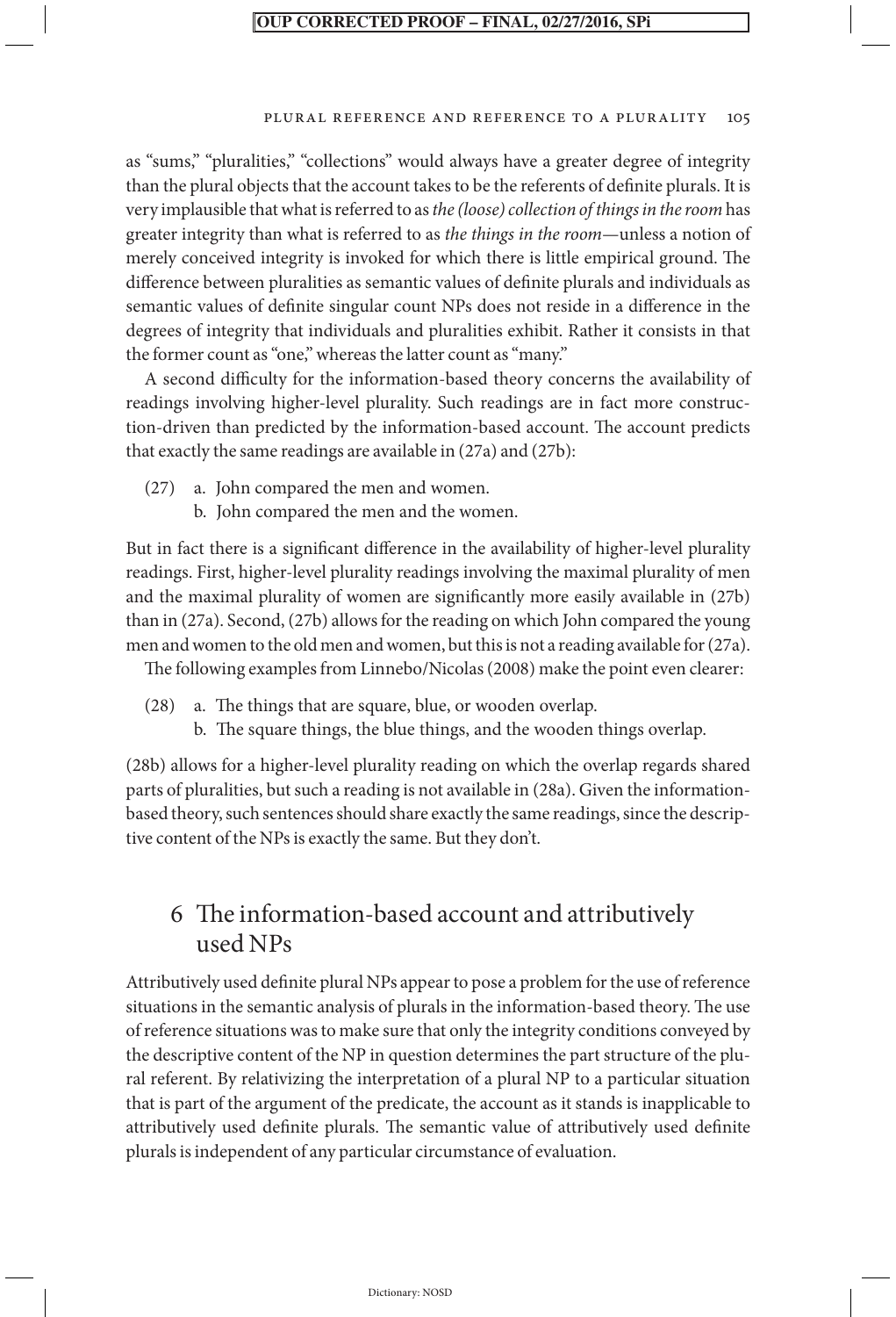However, the account can in fact apply to attributively used definite plurals as well, namely if reference situations are considered derivative with respect to the (enriched) plural description that is used. In the case of an attributively used description, the description will determine various reference situations as part of the different circumstances of evaluation. In the case of a referentially used description, it will determine a single reference situation that is part of the actual circumstance. When using a plural definite NP attributively, it is not a particular situation that is part of the speaker's intention, but rather a possibly enriched plural description. The part structure of an entity in a circumstance of evaluation will then have to be strictly driven by the description used and not any other properties that the members of the plurality may happen to have in those circumstances. We then have a notion of a reference situation as part of a circumstance of evaluation, as indicated below:

(29) For a circumstance of evaluation *c* for an attributively used (enriched) definite description *D*, the reference situation of *D* in *c* is the smallest part of *c* in which *D* is true of its referent in *c*.

Thus, the information-based theory, unlike the extensional mereological one can easily be accommodated so as to be applicable to attributively used definite plurals. But the other difficulties for the information-based account remain, such as the difficulties with the Accessibility Requirement (regarding degrees of integrity) and the construction-relatedness of higher-level plurality readings. There is an even more serious problem for the information-based theory, namely number-related predicates, as we will now see.

# 7 Reference to a plurality and number-related predicates

One general problem for Reference to a Plurality is that it treats pluralities as entities on a par with individuals. This also holds for the pluralities that are the parts or the relevant parts of higher-level pluralities. The extensional mereological account in particular does not distinguish between pluralities whose "atomic parts" are individuals from pluralities whose atomic parts are themselves pluralities. Both sorts of pluralities are entities with atomic parts. The information-based account might distinguish the two sorts of parts in terms of degrees of integrity (a subgroup has a lesser degree of integrity than a part that is an individual). But still a part of a plurality that is a subgroup will count as "one" just like a part that is an individual.

An important linguistic motivation for not treating pluralities as entities on a par with individuals comes from predicates that I will call *number-related predicates*. In natural language, two different kinds of part-sensitive plural predicates must be distinguished: those that can take into account subgroups as parts of a plurality and those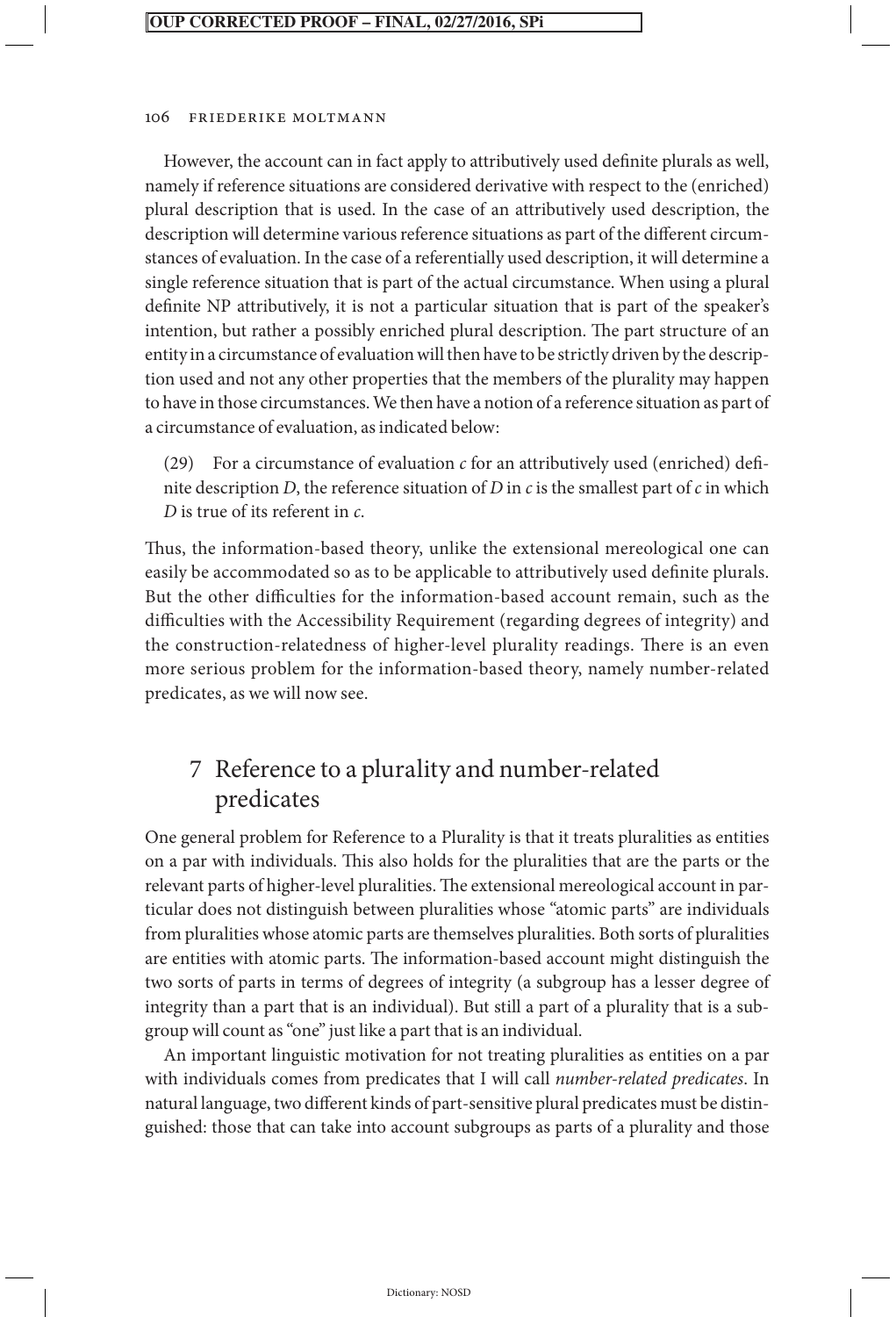#### plural reference and reference to a plurality 107

that can take into account only individuals as parts of a plurality, which are the numberrelated predicates. Number-related predicates include *enumerate*, *name*, *count*, and number predicates:<sup>14</sup>

- (30) a. John counted the people.
	- b. The stones are numerous.
	- c. The students are twenty in number.
- (31) a. John enumerated the students. b. John named the students.

Predicates that can take into account subgroups as parts of pluralities include *compare, distinguish, divide* and also corresponding adjectival predicates such *similar* and *different*. Let me call those *part-related plural predicates.* Distributivity of course patterns the same way.

The fact that number-related predicates cannot take into account subgroups, but only individuals is a serious problem for Reference to a Plurality. Given Reference to a Plurality, a contextually relevant subgroup has the very same ontological status as an individual; it counts as "one" rather than as "many."15 The extensional mereological approach may not want to allow subgroups to count as atoms (thus accounting for higher-level plurality in a different way). In that case, the condition on number-related predicates would simply be one on which such predicates can take into account only atoms as parts of an argument and not proper subgroups.

The information-based theory has greater difficulties with number-related predicates. For the information-based theory, what counts as parts of a plurality are integrated wholes, whether subgroups or entities in the extension of the singular noun. They may differ in the degree of integrity, but they are both integrated wholes and able to be the relevant parts of the plurality in question.

The very same problem also applies to the plurality as a whole that is the semantic value of a plural term. Why can't number-related predicates count the entire plurality as "one." That is, why is (32a) impossible, as opposed to (32b):

<sup>14</sup> Note that the adjective *individual*, when modifying an NP, has the effect of having the predicate apply to the NP like a number-related predicate.

<sup>15</sup> The information-based account might pursue an alternative by appealing to a distinction between essential integrated wholes on the one hand and accidental or information-driven integrated wholes on the other hand. Referents of definite plurals always count as accidental wholes or information-driven wholes (albeit weak integrated wholes). If the parts of a plurality are individuals, these will generally be essential integrated wholes, but if subgroups count as parts, they will generally count as accidental integrated wholes (or information-driven wholes). Predicates like *count* on this view could apply only to pluralities whose relevant parts are essential integrated wholes, whereas predicates like *compare* could apply to pluralities whose relevant parts are accidental integrated wholes. The problem is that even accidental integrated wholes are single entities rather than pluralities and thus they count as "one." Moreover, it is not obvious that certain pluralities could not be essential integrated wholes, let's say by being maximal pluralities of essential integrated wholes.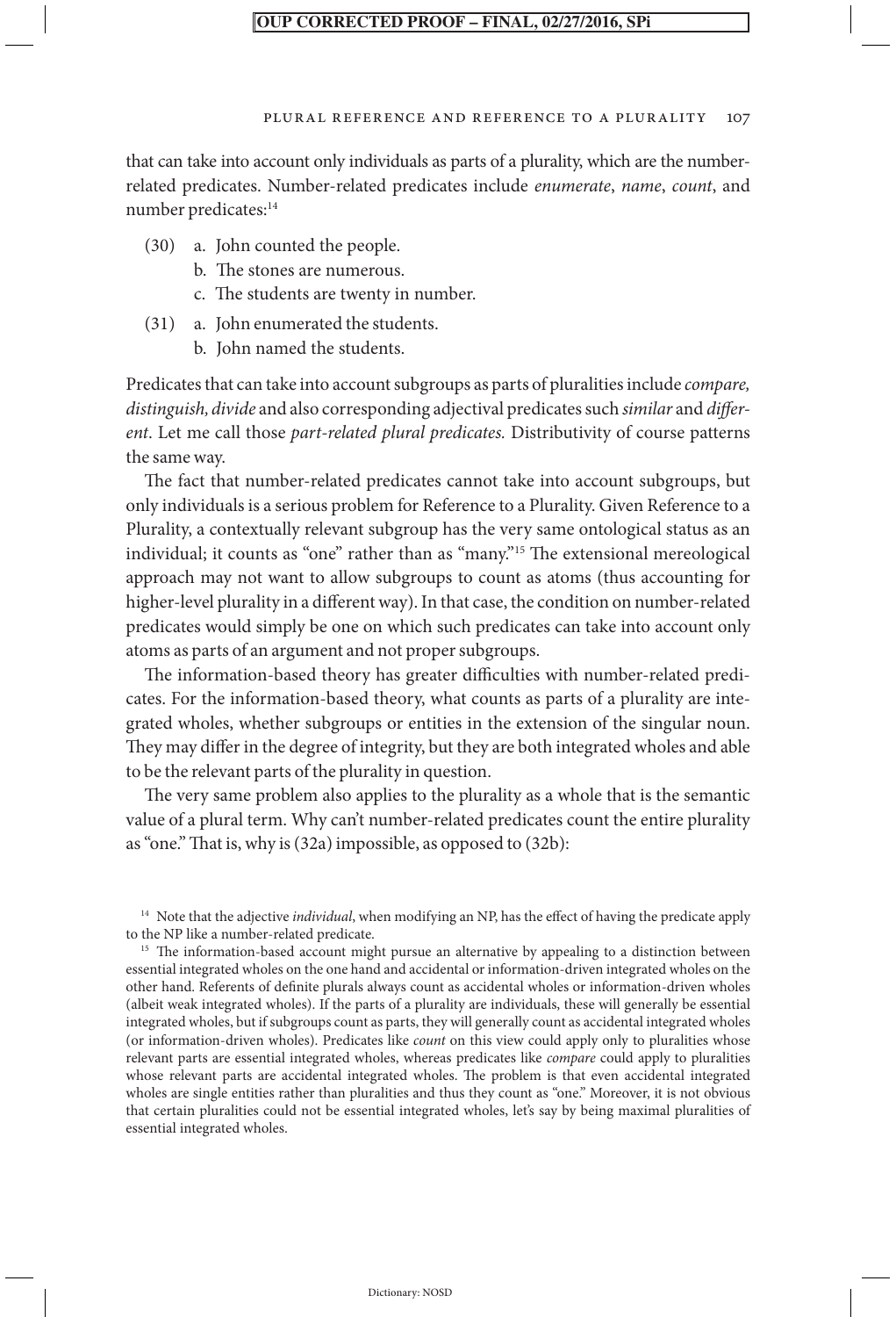(32) a. John counted the ten children—he counted one. b. John counted Mary—he counted one.

The problem is a serious one for both approaches of Reference to a Plurality, which both treat pluralities as single entities. The solution, in my view, can only be to conceive of pluralities not as single entities, but as "multitudes," that is, as pluralities "as many." The difference between number-related predicates and other part-related predicates simply shows that some predicates are sensitive to the fundamental distinction between "one" and "many," whereas others are not.

One might pursue another strategy to account for the problem and that is by insisting on distinguishing between the conception of the semantic value assigned to definite plurals in the semantic theory, and the use of plural terms and predicates in the metalanguage.16 Suppose in the semantic theory, definite plural terms are assigned sets as denotations, so that those sets combine with the predicate denotation, in some way or another, to give the right overall truth conditions of the sentence. The inference from *John counted the children correctly* to *John counted one* then will be blocked by making sure that *one* is not true of the semantic value of *the children*. The semantic theory will specify that *one* is true only of singleton sets. A predicate like *count* will select only sets of singleton sets, whereas a predicate like *compare* will be applicable also to sets of non-singleton sets. Of course, the semantic value of *the children* is in fact "one" and not "many," and if John counted what *the children* stands for correctly, he should have counted one. But that is by using *one*, *many*, and *count* as part of the metalanguage, which the strategy would say is illegitimate.

The problem with this strategy is that it goes against what is generally considered an important condition on a semantic theory, namely that the object language be included in the metalanguage. This is reflected in the disquotational axioms of Davidson's (1984) theory of meaning as a Tarski-style truth theory, as well as Horwich's (1990, 1998) deflationist account of meaning, which posits (33) as a condition on the application of predicates *F*:

(33)  $(\forall y)(F \text{ is true of } y \leftrightarrow Fy).$ 

There is an alternative interpretation of that strategy, though, and that is that it treats definite plurals not as referential NPs, but as non-referential terms whose function is not to provide the arguments of predicates, but to combine compositionally with the denotation of the predicate to give the overall truth conditions of the sentence. Then (33) would not be applicable. The problem, however, is that whatever criteria one adopts for referential terms (their behavior with respect to identity predicates or quantifiers, let's say), if definite singular NPs in argument position are referential terms, then certainly so are definite plurals.<sup>17</sup>

<sup>&</sup>lt;sup>16</sup> I would like to thank Oystein Linnebo for suggesting that option to me.

<sup>&</sup>lt;sup>17</sup> See Hale (1987) for a discussion of criteria for referential terms as proposed by philosophers.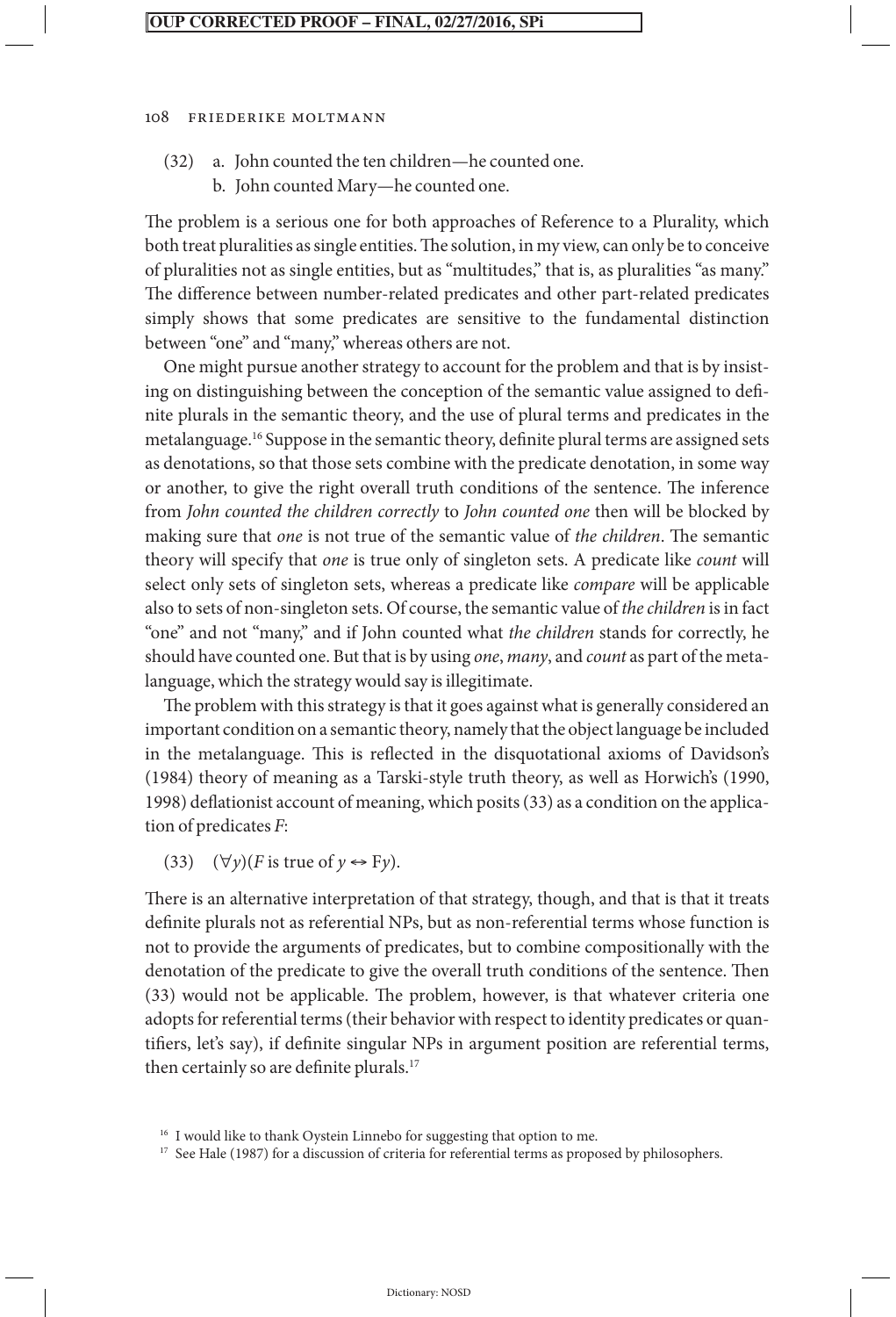plural reference and reference to a plurality 109

# 8 Reference to a Plurality and the status of the Accessibility Requirement

Another general problem for Reference to a Plurality is the status of the Accessibility Requirement. Given Reference to a Plurality, the Accessibility Requirement has to be considered a sortal restriction of particular predicates to certain types of entities, or to entities with certain types of properties in situations (or rather a sortal restriction of particular argument positions of a predicate). However, the Accessibility Requirement does in fact not behave like a sortal restriction. Standard cases of sortal restrictions (or semantic selectional requirements) characteristically allow for coercion or type shift, that is, the mapping of an object of reference not meeting the sortal restriction to a closely related one meeting it. Typical examples involving type shift are (34b) and (35b) below, which have the interpretation of (34a) and (35a), respectively:

- (34) a. John started reading the book. b. John started the book.
- (35) a. John proposed watching a movie. b. John proposed a movie.

(34b) and (35b) involve type shift of an object (which is not what the predicate selects) to a suitable event involving the object (which is what the predicate selects).

With predicates subject to the Accessibility Requirement, by contrast, coercion is completely impossible:

(36) a. The collection is expensive. b. The class is similar.

(36a) does not allow for a distributive interpretation of the predicate, and (36b) is impossible with *similar* acting as a part-related predicate comparing the class members to each other. Coercion in order to make those interpretations available would simply involve mapping the collection or class to the plurality of entities constituting it. The relation between a plurality and a corresponding collection or class is certainly ontologically closer than that between an individual and an event involving it. Yet, coercion is entirely unavailable as a way of meeting the Accessibility Requirement.

The total unavailability of coercion is strong evidence that the Accessibility Requirement is not a sortal restriction (or semantic selectional requirement), as Reference to a Plurality would have it.

# 9 Plural Reference

# *9.1 Plural Reference and the Accessibility Requirement*

Given Plural Reference, definite plural NPs and definite singular count NPs differ not in what they refer to, but in how they refer. Singular definites refer to a single entity,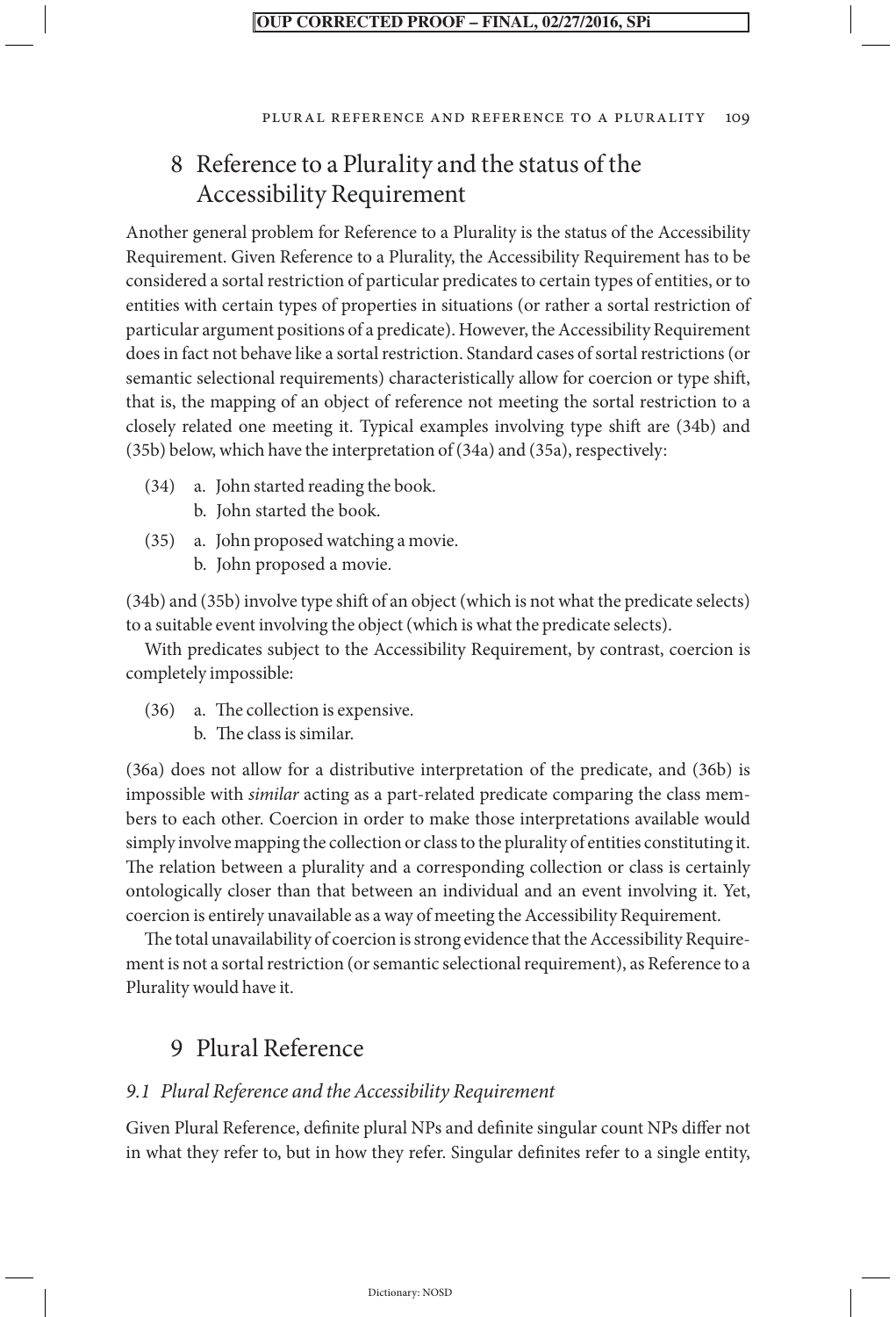whereas plural definites refer to several entities at once.18 Given Plural Reference, the Accessibility Requirement need not be treated as a semantic selectional requirement positing conditions on the argument to which certain predicates can apply. Rather the requirement will simply be a condition specifying which argument places of predicates of a certain sort will be plural argument places:

(37) The Accessibility Requirement as a condition on plural argument places

A predicate or semantic operation making reference to the parts, but not the whole of an argument in a particular argument position is a plural predicate with respect to that argument position.

Recall that "plural argument position" means that the predicate has to hold of several individuals at once with respect to that argument position in order for the sentence to be true.

Clearly, given (37), coercion will be inapplicable to sentences violating the Accessibility Requirement. Coercion involves shift from one type of object to another, not change from a singular argument position to a plural argument position.

NPs modified by *whole* will be exempt from the Accessibility Requirement if *whole* is considered an expression whose semantic function is to turn an expression referring to a single entity into a term plurally referring to the proper parts of that entity. Special quantifiers like *something* or *two things* will be exempt from the Accessibility Requirement because they are at once plural quantifiers and singular quantifiers, as will be discussed later (Section 11).

# *9.2 Plural Reference and higher-level plurality*

Semantic phenomena involving higher-level pluralities present a well-known challenge to Plural Reference.

Among philosophical logicians it is a controversial issue whether Plural Reference should allow for higher-level pluralities.<sup>19</sup> If Plural Reference consists in a term referring to several entities at once, there is no reason to posit higher-level pluralities, unless there are referential structures reflecting them. If pluralities by nature are pluralities of single entities, then there could not be such as a thing as pluralities of pluralities. Higher-level pluralities could only mean pluralities of pluralities-as-many.

To what extent natural language really displays higher-level pluralities is a somewhat controversial issue as well.<sup>20</sup> However, higher-level pluralities are clearly reflected in natural language in the application of distributivity and part-sensitive predicates as discussed earlier, and this requires an account.

There are two ways of dealing with higher-level plurality semantically that I will discuss: [1] the Multigrade-Predicate Analysis and [2] the Situated Structured Plurality

<sup>&</sup>lt;sup>18</sup> Of course there may be also the limit case in which a plural NP refers to just a single entity.

<sup>19</sup> See the discussion of Simons (this volume, Ch. 4).

<sup>&</sup>lt;sup>20</sup> See McKay (2006) for the view that natural language does not involve higher-level pluralities.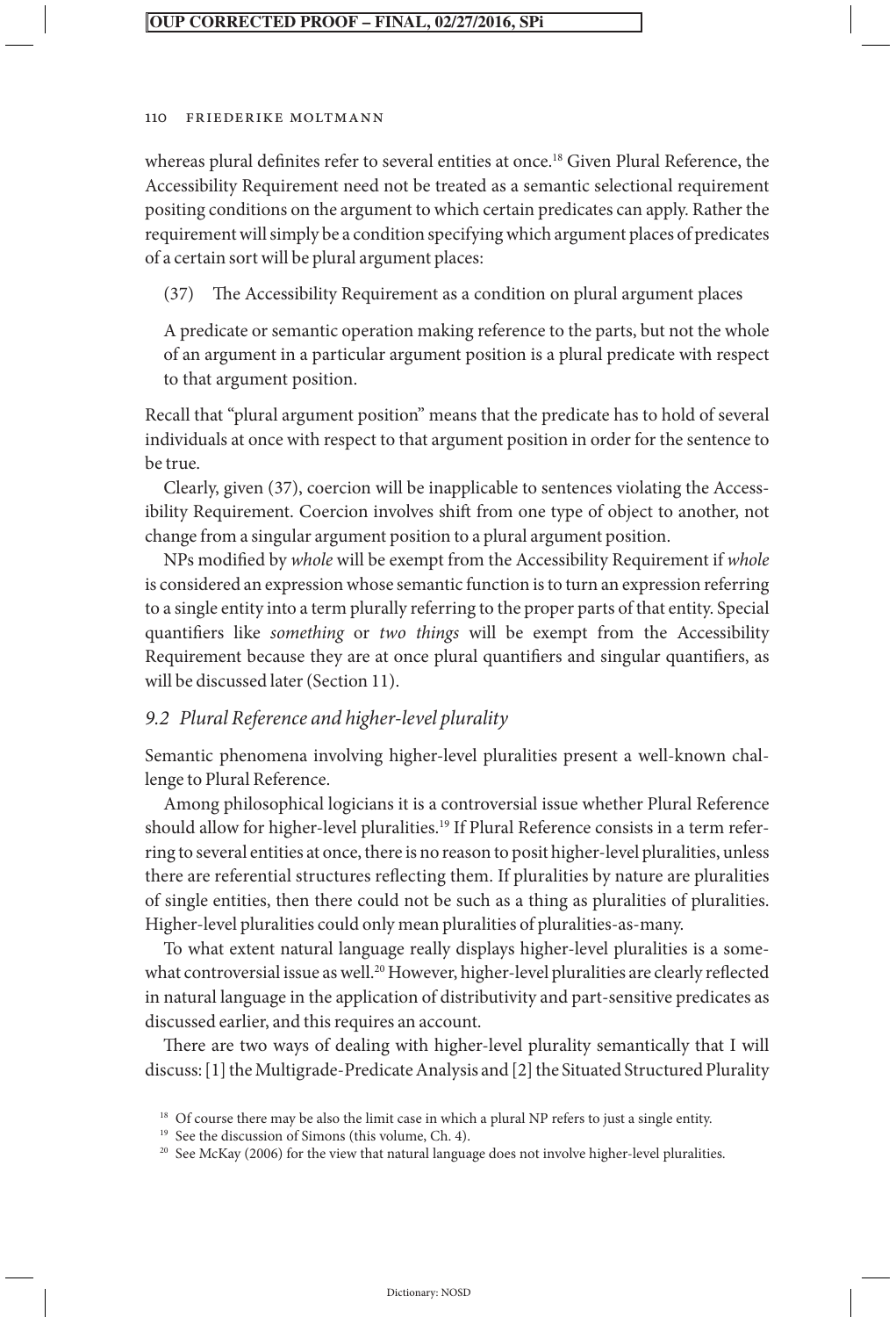#### plural reference and reference to a plurality 111

Analysis. The Multigrade-Predicate Analysis considers higher-level plurality to arise from the use of a multigrade predicate and (implicit) complex plural description. The Situated–Structured-Plurality Analysis account takes higher-level plurality to involve situated structured pluralities to which part-related predicates and distributivity apply. I will first elaborate and reject the Multigrade-Predicate Analysis of higher-level plurality and then outline the analysis based on situated structured pluralities.

# 9.2.1 The Multigrade-Predicate Analysis of higher-level plurality

The Multigrade-Predicate Analysis promises a way of avoiding higher-level pluralities. This analysis takes readings of what appears to be higher-level plurality readings to arise from the use of a multigrade predicates and a possibly enriched plural description suited to act as a list of ordinary plural arguments. The appearance of higher-level plurality thus is reduced to the use of plurally referring descriptions of lower-level pluralities.21 Let us consider the simple example below:

(38) John compared the men and the women.

Rather than taking *compare* to apply to a situated structured plurality, it is considered a multigrade predicate in one of its places, its second place, which is linked to the object position. That is, the second place of *compare* is considered a position that in principle takes an unlimited number of arguments. This goes along with the analysis of the complement *the men and the women* as a list of two pluralities, the plurality of men and the plurality of women.

A few words are needed concerning the distinction between plural predicates and multigrade predicates.22 Whereas a plural predicate (for a particular argument place) is a predicate that applies to several individuals at once (with respect to that place) to give truth, a multigrade predicate (or rather multigrade argument place) takes an (unlimited) number of arguments, in a particular order. The arguments in a multigrade argument place can be repeated, which is not the case for a plural predicate.<sup>23</sup> An example of a multigrade predicate in English is *add*:

(39) a. John added two and two and two.

Certainly English does have multigrade predicates, and the arguments of multigrade predicates in English can be given by a conjunction of referential NPs.<sup>24</sup>

<sup>&</sup>lt;sup>21</sup> See also Oliver/Smiley (2004) for a discussion of a Multigrade-Predicate Analysis of higher-level plurality.

<sup>&</sup>lt;sup>22</sup> For the notion of a multigrade predicate see in particular Oliver/Smiley (2004, 2013).

<sup>&</sup>lt;sup>23</sup> There is another option, though, and that is to consider the predicate applying to a list, an ordered plurality of entities, an option I will set aside for the present purposes. See Oliver/Smiley (2004, 2013) for an extensive discussion.

<sup>&</sup>lt;sup>24</sup> Note that each position in a multigrade place can itself be plural or multigrade.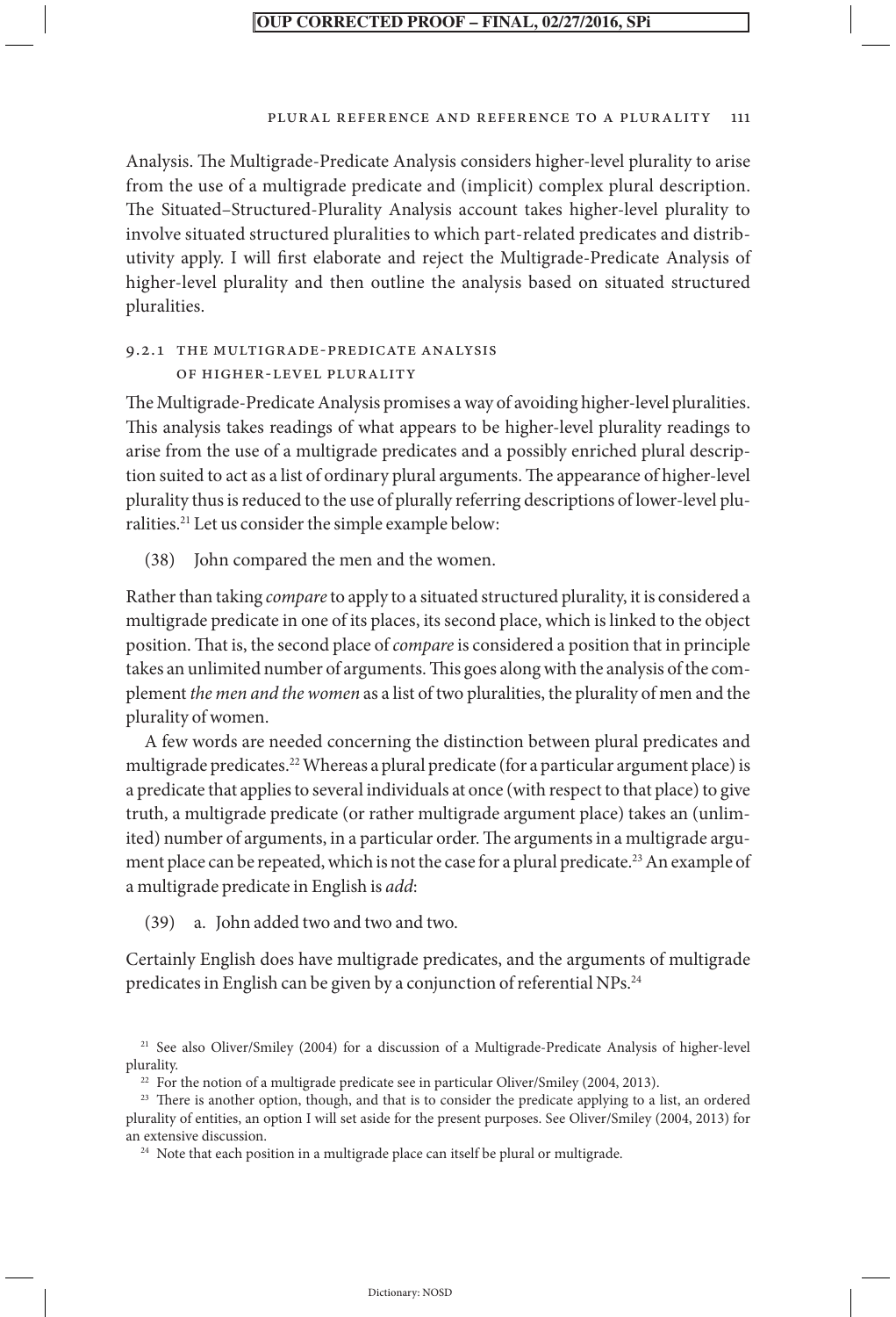#### 112 Friederike Moltmann

It is significant that *add* also has a two-place relational variant, taking a PP-complement:

(39) b. John added two to two.

Certain types of relational predicates in fact seem to systematically come with a multigrade variant. Further examples are those below:

(40) a. John is similar to Mary.

b. John and Mary are similar.

(41) a. John cannot distinguish the students from the teachers.

b. John cannot distinguish the students and the teachers.

In general, arguments for the multigrade position can be specified either by a conjunction of NPs or by a simple plural definite NP, as below:

- (39) c. John added the numbers.
- (40) c. The people are similar.
- (41) c. John cannot distinguish the people.

*Compare* also has a corresponding relational variant, which gives support to the view that it is a multigrade predicate:

(42) John compared the men to the women.

But if *compare* is multigrade even when taking a definite plural as a complement, then there appears no further need for positing second-level pluralities as arguments. Instead, both conjunctions of NPs and definite plurals as complements will provide arguments for the multigrade relation.

In the case of definite plurals, this requires a mapping from the plurality onto a sequence of objects to fill in the positions of the multigrade argument place, as below, where  $proj_n(s)$  is the *n*th projection of the sequence *s*:

(43) For a multigrade (one-place) predicate *P*,  $[P$  *the*  $N'_{\text{blur}}] = 1$  iff for some multivalued function *f* mapping [*the* N'<sub>plur</sub>] onto a sequence *s* consisting of exactly the entities among  $[the \ N^{\prime}_{\text{plur}}], [P](proj_{1}(s), proj_{2}(s),...) = 1.$ 

A simple definite plural may also provide several lower-level pluralities as arguments of a multigrade argument place. Such a case arguably involves an incomplete description whose completion consists of descriptions of lower-level pluralities that are implicitly coordinated.25 Thus, even if the description used is *the students*, the complex description to be evaluated may be of the sort *the students in class 1 and the students in class 2 and the students in class 3*, etc.

<sup>&</sup>lt;sup>25</sup> Implicit coordination is coordination lacking an overt coordinator. Implicit coordination might be treated by positing a silent coordinator. Alternatively, on a view on which coordination involves a threedimensional syntactic structure, implicit coordination just means that the conjuncts, belong to different "planes" and are dominated by a single category node. See Moltmann (1992) for such a view of coordination.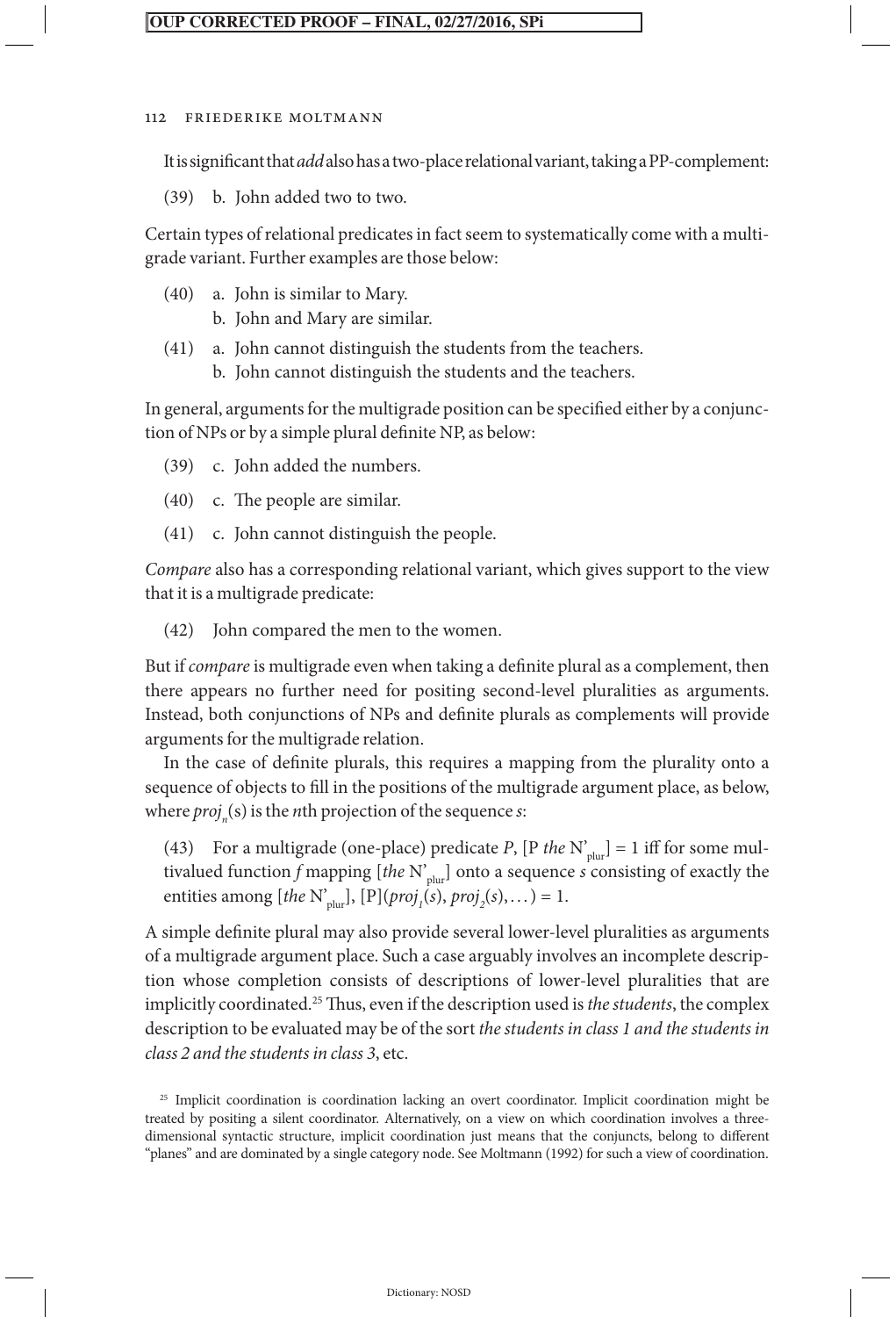#### plural reference and reference to a plurality 113

There is a major debate in philosophy of language about whether such implicit linguistic material needs to be silently present in the syntactic structure or whether it may be obtained by "free enrichment."26 Without going into a more thorough discussion of how this debate would play out with plural descriptions, for the present purposes it should suffice assuming that the plural description used may be incomplete and that a complete description providing the arguments of the multigrade predicate would be part of the speaker's intentions.

Since the Multigrade-Predicate Analysis makes no use of particular situations of reference, it applies straightforwardly to attributively used definite descriptions. Yet, it faces challenges of its own.

First of all, the analysis commits itself to treating all predicates displaying higherlevel plurality as multigrade predicates. This is a strong hypothesis that requires independent motivation and justification from a general lexical theory of argument structure. There are certainly predicates for which the hypothesis does not seem well motivated. Predicates like *gather* and *lift the piano*, for example, allow for higher-level plurality readings, yet they do not come with a relational variant indicative of a multigrade predicate status.

Second, there are cases of third-level pluralities that the Multigrade-Predicate Analysis cannot easily accommodate:

(44) The daughters and the mothers and the sons and the fathers have similar problems with each other.

On the relevant reading, (44) states similarity between mother–daughter problems and father–son problems.27

Third, the analysis faces challenges from phenomena that appear to involve the part–whole structure of pluralities, for example modifiers like *individual*. <sup>28</sup> *Individual* could no longer express a condition on the structure of a plurality in a situation, but would have to express a peculiar syntactic condition on (implicit) complex plural descriptions (to the effect that the complex plural description that the speaker has in mind does not consist in descriptions of lower-level pluralities of at least two).<sup>29</sup>

The Multigrade-Predicate Analysis also faces a serious difficulty with the treatment of distributivity, by having to deal with distribution over individuals differently from distribution over sub-pluralities. In the former case, distributivity will relate to a

<sup>29</sup> Note that such a condition would not be applicable to the adverbial *individually*, which certainly could not impose a formal condition on the implicit structure of NP.

<sup>&</sup>lt;sup>26</sup> See the discussion in Stanley/Szabo (2000).

<sup>&</sup>lt;sup>27</sup> Note that for such a reading, the structure of the plural description again matters. A third-levelplurality reading is not available in (i), which lacks the right structure:

<sup>(</sup>i) The daughters, mothers, sons, and fathers have similar problems with each other.

<sup>&</sup>lt;sup>28</sup> Partitives and the modifier *whole*, by contrast, do not present the most serious challenge. "Is/are among" as a relation between individuals/pluralities and pluralities, and "is part of" as a relation between individuals are certainly analogous notions, allowing a treatment of partitives and *whole* at least as systematically polysemous.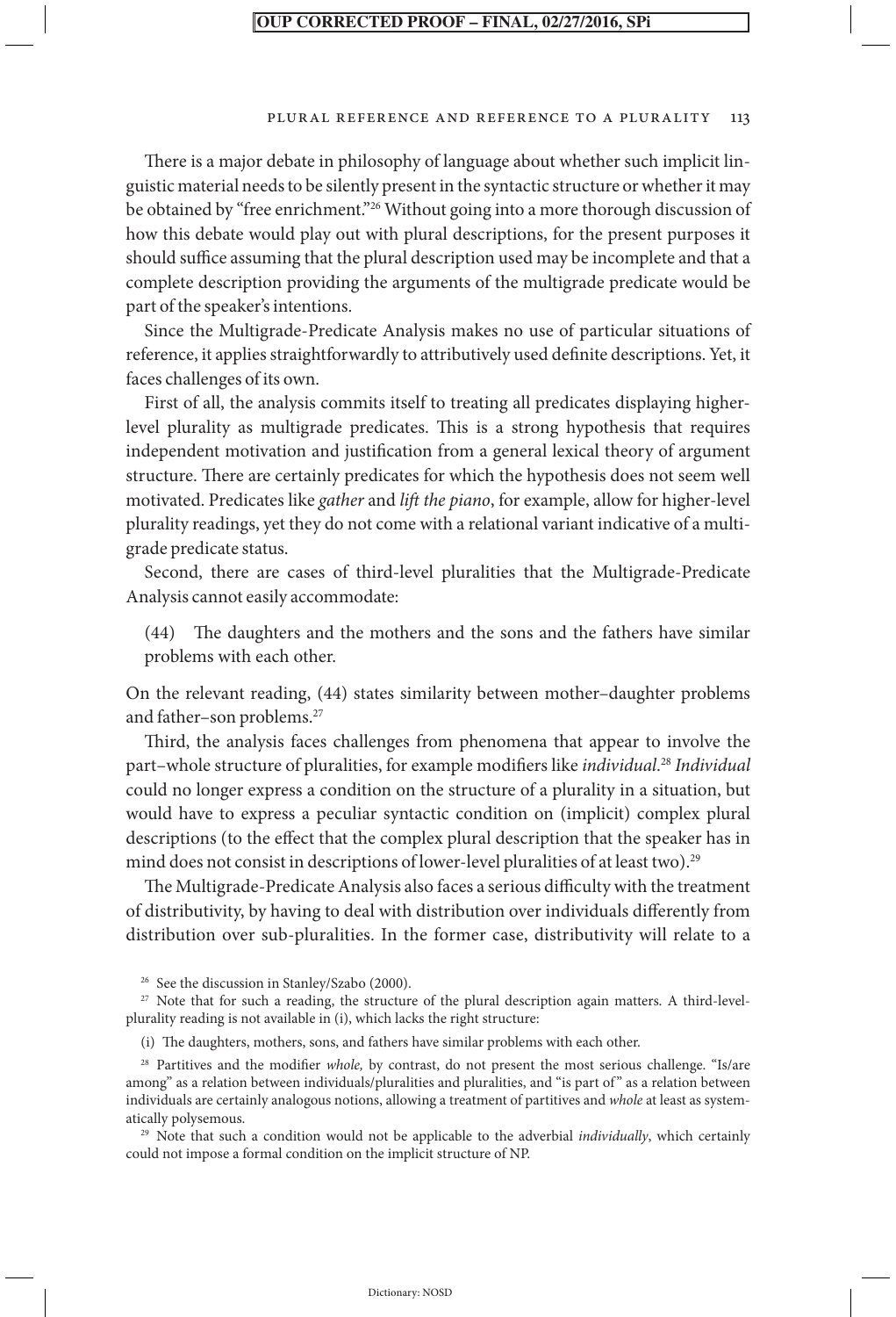simple plural; in the latter case, it will relate to an (explicit or implicit) conjunction of plural NPs. The former can be dealt with in the usual way, namely as quantification over the individuals that are members of the plurality denoted by the plural, as in (45b) for (45a):

(45) a. The  $N'_{\text{plur}}$  are heavy. b. *D*([are heavy]) ( $[N^{\prime}_{\text{plur}}]$ ) = 1 iff ∀*d* (*d* <  $[N^{\prime}_{\text{plur}}]$  → [are heavy](*d*) = 1).

The latter, by contrast, will have to be treated syntactically, involving the distribution of the predicate over the conjuncts of the conjunction, as roughly in (45c):

(45) c.  $[NP_1, ..., \text{ and } NP_n D \text{ are heavy}] = 1$  iff [are heavy  $]([NP_1]) = 1, ..., \text{ [are]}$  $heavy$   $]([NP_n]) = 1.$ 

Another difficulty for the Multigrade-Predicate Analysis is higher-level plural terms that are not of the conjunctive sort and could not be construed as implicit conjunctions. *The people that share an apartment, the lines that intersect*, and *the students in the two schools* are examples.30

Finally, the Mutigrade-Predicate Analysis is inapplicable to higher-level plural terms describing an infinite plurality of pluralities such as *the twin primes*. A multigrade predicate can take only a finite number of arguments (Oliver/Smiley 2004).

To conclude, the Multigrade-Predicate Analysis of higher-level plurality faces a number of serious difficulties and thus must be abandoned.

### 9.2.2 The Situated Structured Plurality Analysis

This section will briefly outline an analysis of higher-level plurality that is similar to the information-based version of Reference to a Plurality in two respects: first, by making use of conditions of integrity; second, by making use of a notion of a reference situation, though now involving pluralities (as many) rather than sums. According to that analysis, higher-level plurality is a phenomenon of situated structured pluralities. Distributivity and part-related predicates will involve the relevant parts of the plurality in the reference situation, which may either be individuals or else sub-pluralities that themselves meet conditions of integrity. Importantly, though, such integrated subpluralities do not form sums in that situation. They will remain pluralities "as many," unlike on the information-based version of Reference to a Plurality.

The interpretation of the distributive operator D will be as in (46a), where < is now the part-of relation among pluralities (which includes the relation between an individual and a plurality) and  $INT_{\frac{1}{s}}$  the condition of being integrated in the situation *s*:

(46) a. For a situation *s*, [D VP]([*the* N'<sub>plur</sub>], *s*) = 1 iff for all *xx*, *xx* <  $\frac{1}{s}$  [*the* N'<sub>plur</sub>] and *INT*<sub>*s*</sub>(*xx*), then  $[VP](xx) = 1.$ 

<sup>30</sup> See Moltmann (1997, Ch. 3, esp. p. 91ff) for higher-level plurality terms of this and other sorts, as well as Oliver/Smiley (2013, p. 127ff).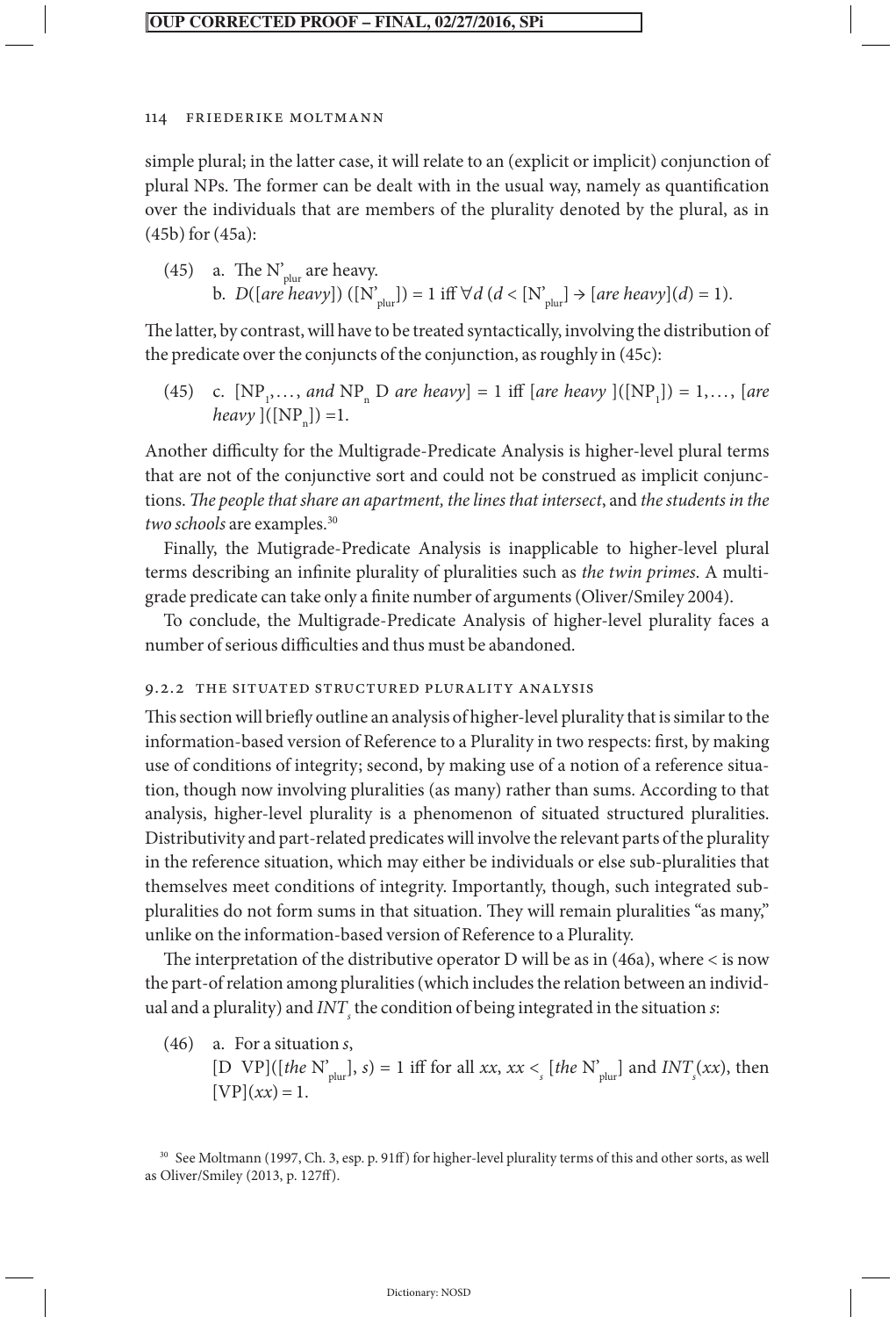#### plural reference and reference to a plurality 115

Similarly, part-related predicates will now apply to situated pluralities, taking into account their integrated parts in the situation of reference. Thus, the two-place plural predicate *compare* applies to a plurality *xx* in a reference situation *s*, let's, say, by applying the three-place predicate *compare to* to integrated sub-pluralities of *xx* in *s*:

(46) b. For an individual *d*, a plurality *xx*, and a situation *s*,  $[compare](d, \langle xx, s \rangle)$  $= 1$  iff

 $[compare to](d, yy, zz) = 1$  for any *yy* and *zz* such that  $yy < xx, zz < xx, INT_s(yy)$ , and  $INT<sub>s</sub>(zz)$ .

Another important difference with respect to the information-based theory of Moltmann (1997,1998) is that not just integrity conditions as conveyed by the content of predicates matter, but also metalinguistic integrity conditions, imposed by the use of referential terms. Moreover, such metalinguistic integrity conditions are an obligatory part of the content of the reference situation, which is not the case for integrity conditions associated with conjunct predicates. Plural terms such as *the men and the women* will thus be distinguished from plural terms such as *the men and women*. With *the men and the women*, the reference situation will obligatorily specify two pluralities as *FF*-integrated wholes, on the basis of the relation *FF* for  $F = \lambda x [Ref(x, the N')]$  (the property of being a referent of *the* N'). With *the men and women*, the reference situation will either specify a single plurality as a maximal plurality falling under  $\lambda x$ [man(*x*)]  $v$  woman $(x)$ ] (and thus specifying it as an *FF*-integrated plurality) or two sub-pluralities as maximal pluralities falling under  $\lambda x$ [man(x)] and  $\lambda x$ [woman(x)], respectively (and thus specifying them as *FF*-integrated pluralities) (see section 5.2).

Higher-level-plurality readings with attributively used definite descriptions can be dealt with as on the information-based version of Reference to a Plurality, by making use of an enriched plural description (as part of the speaker's intentions). The enriched plural description may impose a structure on the plurality in the reference situation that is part of a given circumstance of evaluation.

Thus within Plural Reference, a few modification of the information-based theory permits an analysis of higher-level pluralities as situated structured pluralities. The modifications consist in applying integrity conditions to pluralities "as many" and allowing part-related predicates to apply to situated structured pluralities, which means to pairs consisting of a plurality and a reference situation. The notion of an *R*-integrated whole applies then also to pluralities in situations. It will thus be both a plural concept and a concept applying to individuals.

# 10 Plural Reference and restrictions on collective predication

Plural Reference receives further support from certain restrictions on collective predication. There are particular types of predicates that simply cannot have collective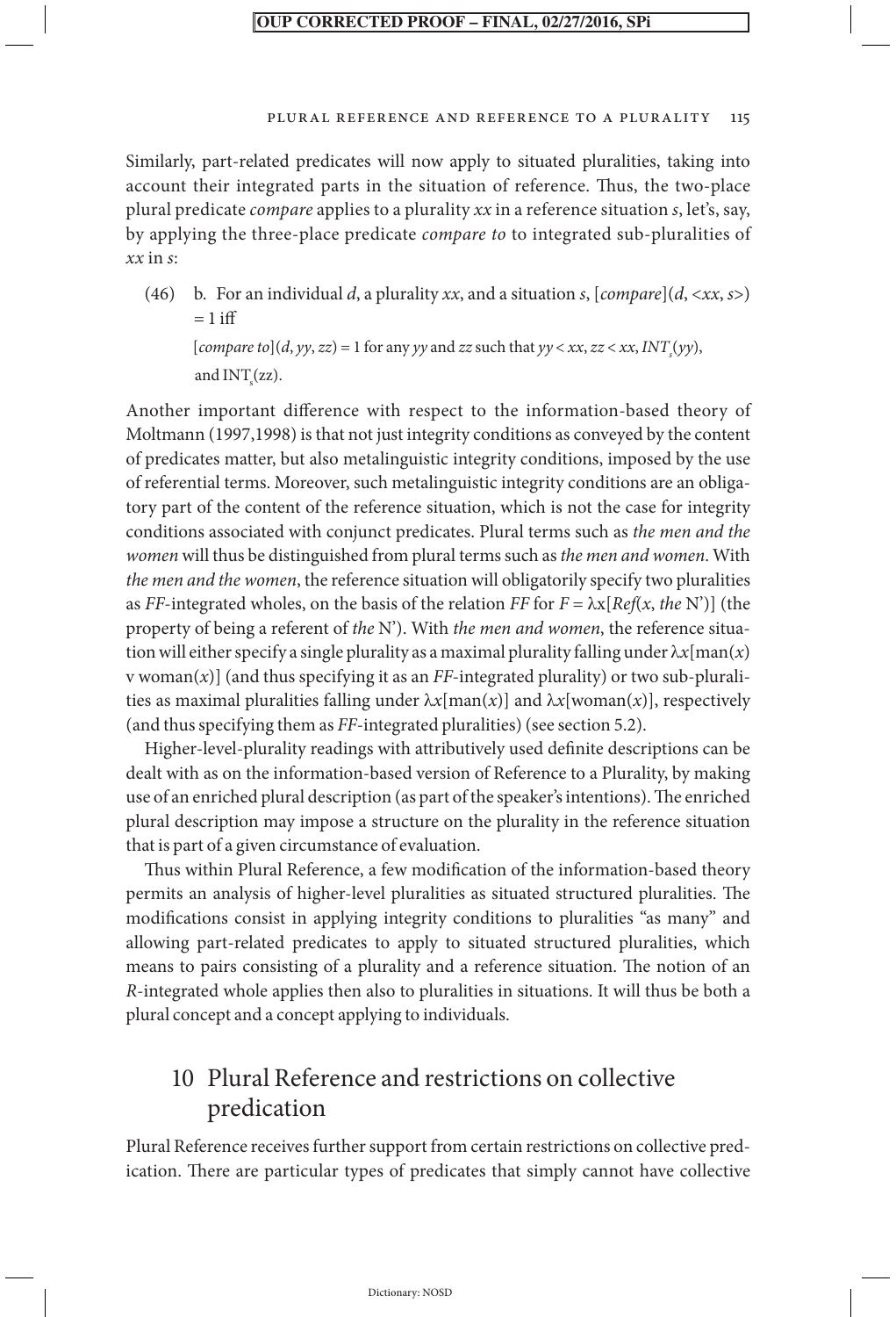readings with plurals, even though such readings would be perfectly conceivable on a view on which pluralities are entities on a par with individuals. Plural Reference can provide an explanation of the absence of such collective readings. The explanation will go along with the view that collective predication as such is impossible unless it involves predicates whose lexical meaning can be considered one based on predication of properties or relations of individuals.

The restriction on collective predicates concerns predicates that express properties of size, shape or "gestalt," as well as of spatial or temporal extension (Moltmann 2004).<sup>31</sup> The examples below illustrate that such predicates do not permit a collective reading with plurals, but only a distributive reading:

- (47) a. The children are big.
	- b. The pearls are long.
	- c. The grains are round.
	- d. The fields are extended.
	- e. The short speeches were long.

The puzzle is that it is perfectly clear what those predicates would mean on a collective reading if they were applicable to pluralities in the way they apply to individuals. Thus, *big* in (47a) should mean that the collection of children is big; *long* in (47b) should mean that the entity composed of the pearls, let's say the row of pearls, is long; *round* in (47c) should be able to mean, let's say, that the pile made up by the grains is round. Finally, (47d) should be able to mean that the collection of fields is extended, and (47e) that the sequence made up of the speeches was long.

The impossibility of collective predicates is hard to explain given Reference to a Plurality. Reference to a Plurality treats pluralities on a par with other objects of reference, which means that without further constraints being imposed, collective readings of the predicates in (47) should be available.

Plural Reference, by contrast, does not predict that predicates with the meaning they have with individuals should be applicable to pluralities. Given Plural Reference, plural predicates function fundamentally differently from predicates applying to individuals, and there is no reason why a predicate can carry over the meaning it has when applying to individuals so as to act as a collective predicate applying to pluralities. Plural Reference does not predict that a predicate can apply both to individuals and, with a collective reading, to pluralities, if its application to individuals and to pluralities is to be based on the same meaning.

Given Plural Reference, what requires an explanation in fact is predicates displaying a collective reading, not predicates displaying only a distributive reading. The restriction on collective readings displayed by (47) indicates that collective readings of predicates in general are derivative and that the way of deriving them is simply not applicable to the predicates in (47). The hypothesis in fact suggests itself that the lexical content of

<sup>31</sup> See Schwarzschild (2009) for similar observations.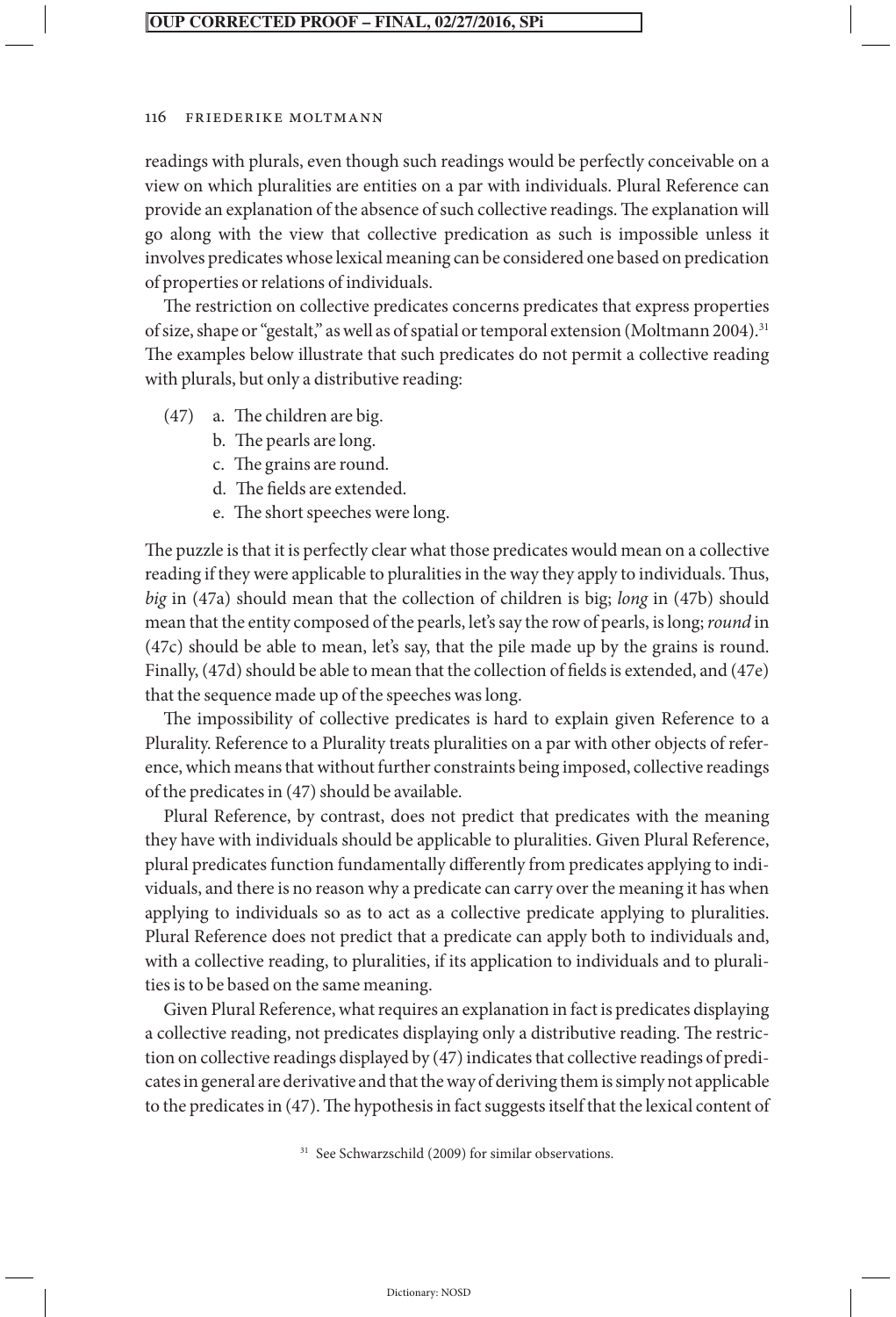#### plural reference and reference to a plurality 117

collective predicates applying to pluralities is obtained from properties or relations involving individuals in one way or another. Three kinds of plural predicates can be distinguished according to their conceptual origin in properties or relations involving individuals:

[1] Plural predicates that alternate with a relational predicate such as *neighbors, roommates, equal (to), compare (with), similar (to), overlap (with), add (to)*

Such predicates arguably are multigrade even with plural arguments (section 9.2.1.). Their lexical meaning as plural predicates involves the very same relation as is expressed by the explicit relational variant.

### [2] Event-related predicates such as *gather* and *lift the piano*

Such predicates arguably are plural predicates on the basis of relations of participation of individuals in a collective event. The content of event-related plural predicates would thus be considered derived from individual relations, relating individual agents to a collective event, rather than starting out as a relation relating the entire plurality as a participant to the described collective event.

[3] Measure-related predicates such as *heavy*

Let us assume, as is common, that measure-related predicates such as *heavy* express relations between pluralities and measurements (degrees). Like event-related predicates, measure-related predicates with plurals can be considered plural predicates on the basis of individual contributions to the collective measurement of the entire plurality. Measure-related predicates as plural predicates are cumulative. That is, for a measurerelated predicate *P*, if  $P(x_i, d_i)$  and  $P(x_i, d_i)$ , then  $P(xx, d_i+d_i)$ , for the plurality  $xx$ consisting of individuals  $x_{i}$  and  $x_{2}$  and degrees  $d_{i}$  and  $d_{i}$ . This means that measurerelated predicates would have their conceptual origin in the relations of individual contributions to the collective measurement.

It is important to emphasize that this would be a hypothesis only about the lexicalconceptual origin of plural predicates. It is not in any way a view about the logical form of sentences with plural predicates. That is, it is not a view according to which a re-analysis of plural predicates takes place at logical form; rather it is a hypothesis about the lexical origin of plural predicates, namely that plural predicates are introduced into the lexicon only on the basis of properties or relations involving individuals.

# 11 Reification of pluralities

This chapter has treated higher-level plurality as a matter of reference or situated structured "multitudes" rather than as a matter of ontology. But there is one phenomenon in English that involves counting pluralities and thus treating pluralities as entities of their own, that is, as "one" rather than as "many." These are quantifiers like *something*,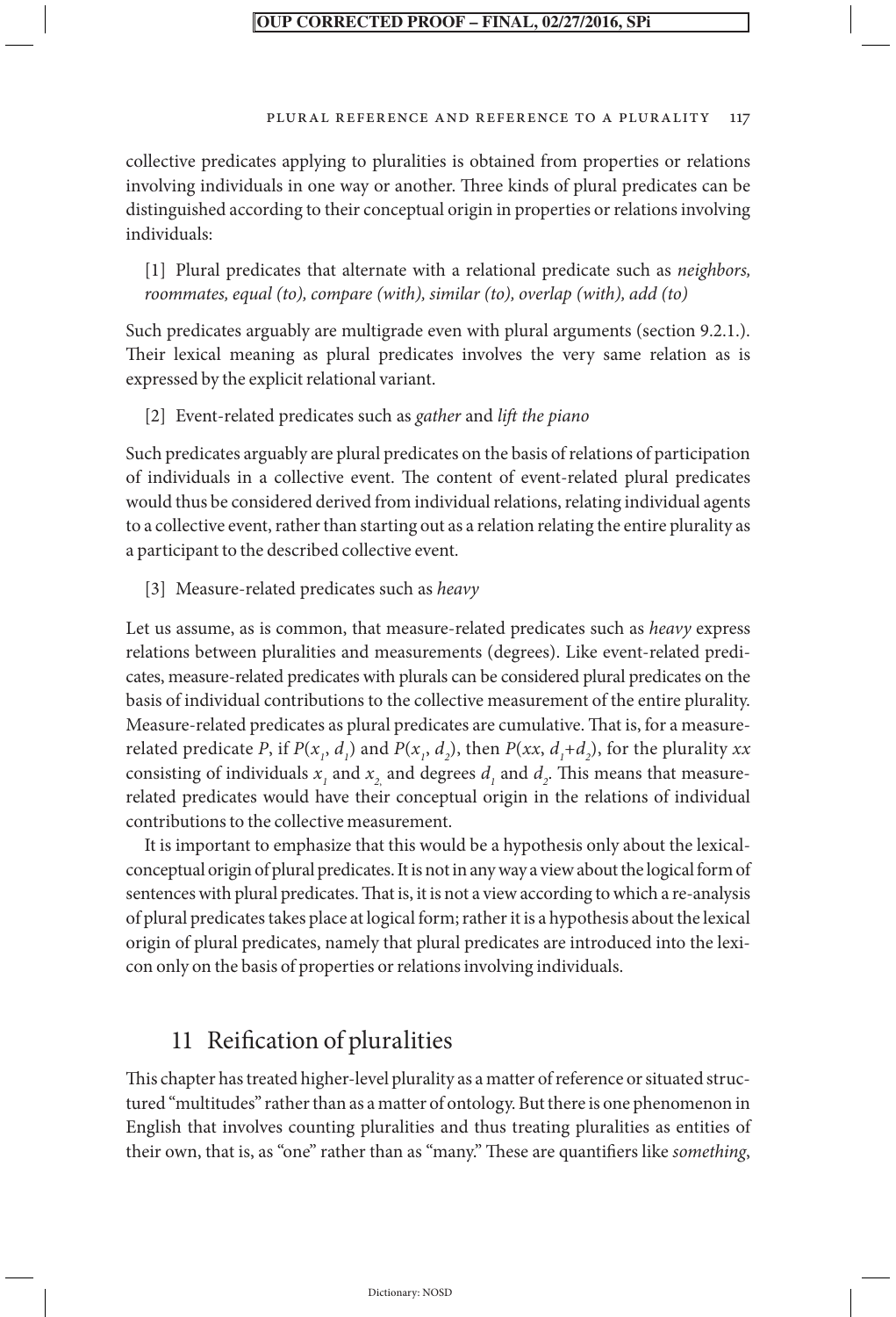#### 118 Friederike Moltmann

or, better, more obvious count quantifiers of the sort *two things* or *several things*, which were mentioned earlier*.* In the examples below, those quantifiers take the place of definite plural NPs:

(48) a. John has tasted two things: the peas and the beans. b. There are several things John cannot distinguish: the cups, the glasses, and the plates.

Recall that (48b), which contains a part-related predicate, shows that such quantifiers do not interfere with the Accessibility Requirement and thus quantify over pluralities as many.

Quantifiers like *several things* and *something* are in a way both of the category "count" and of the category "plural/mass." This double nature matches the semantic role of such quantifiers as nominalizing quantifiers (Moltmann 2003, 2013). The status of quantifiers like *something* and *two things* as nominalizing quantifiers is apparent in their ability to replace nonreferential complements, yet to accept first-order predicates as restrictions and to be able to count, as in the examples below:

- (49) a. John is wise.
	- b. John is something admirable.
- (50) a. John needs a car and a house.
	- b. John needs two things.

As nominalizing quantifiers, *something* and *two things* introduce objects that act as arguments of first-order predicates and can be counted, as in (49b) and (50b), respectively. At the same time, they involve quantification over possible semantic values of the types of expressions whose place they take, such as concepts as expressed by predicates in (49a) and intensional quantifiers (as the denotations of complements of intensional transitive verbs) as in (50a).

The nominalizing function of the quantifiers *two things* and *several things* can shed light on the particular behavior of such quantifiers when they take the place of definite plurals, as in (48a, b). Here, such quantifiers involve quantification over pluralities as arguments of the predicate, and at the same time introduce objects that correlate with those pluralities, "reified" pluralities of some sort, that is, pluralities that count as "one" rather than as "many."

# 12 Conclusion

Plural Reference is an approach that has so far been explored only little in the context of natural language semantics. The main aim of this chapter was to show that there are a range of strong arguments from natural language in favor of Plural Reference. The empirical support for Plural Reference comes from number-related predicates as well as the status of the Accessibility Requirement, an apparent restriction of certain predicates or readings of predicates to plural arguments.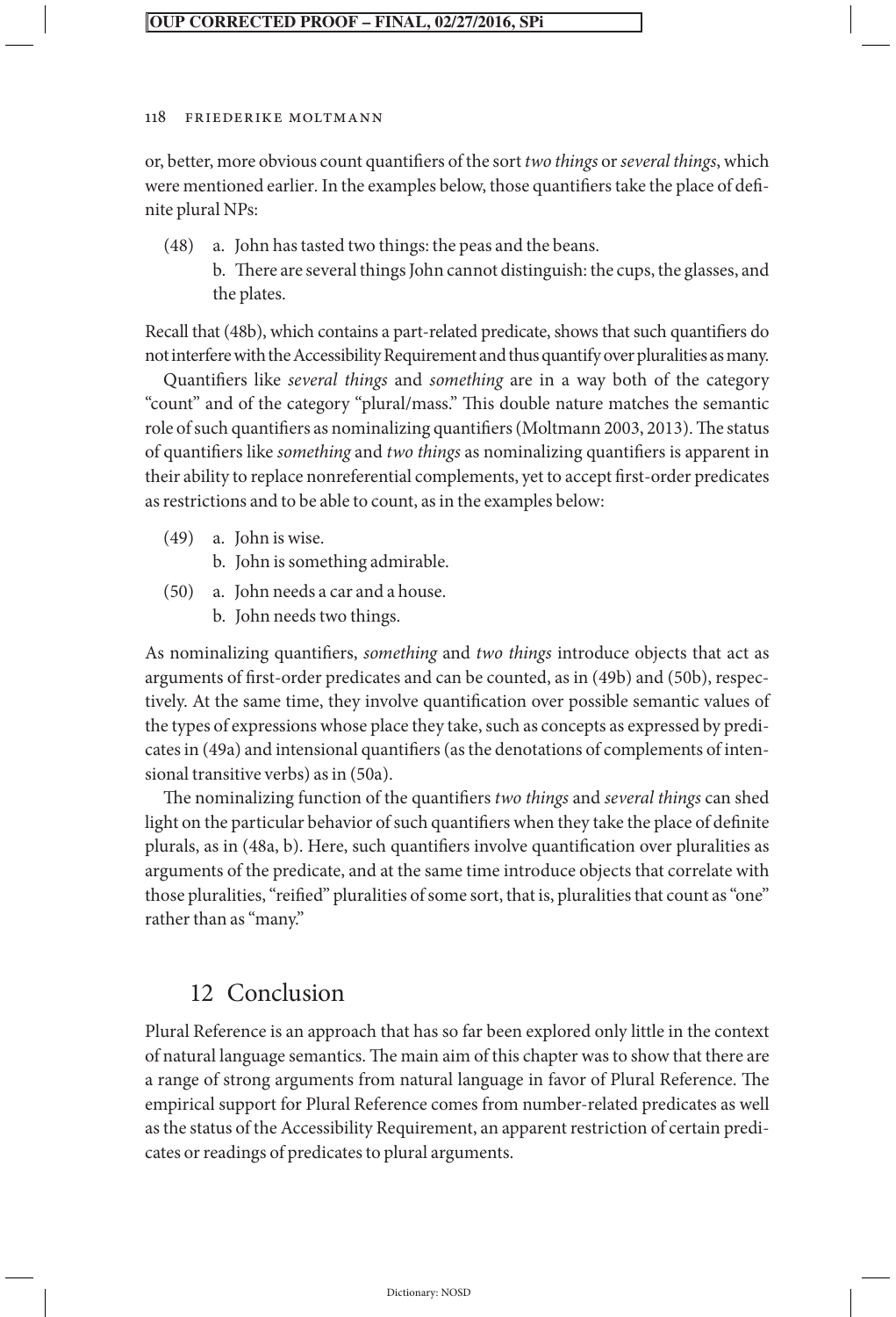#### plural reference and reference to a plurality 119

The chapter also addressed the important issue of higher-level plurality. Natural language clearly displays phenomena involving higher-level plurality, namely with readings of part-related predicates and with distributivity. According to the account outlined in the chapter, pluralities involve structures somewhat similar to the part– whole structure of individuals, but driven in part by different conditions. Higher-level plurality requires a notion of a reference situation that includes not only information about entities conveyed by the predicates used, but also metalinguistic information regarding the use of referential terms.

One peculiarity of the account of higher-level plurality, shared with the information-based theory of Moltmann (1997, 1998, 2005), is the unusual role of situations. In semantics, situations have been used to help identify the domain of incomplete quantifier restrictions and descriptions (Barwise/Perry 1983, Cooper 1993). They were not used as part of the argument of the predicate. Hopefully, future research can show that their role as parts of arguments of predicates serves not only the purpose of dealing with part-related predicates and with distributivity.<sup>32</sup>

Finally, the chapter has shown that natural language displays genuine plural quantification, namely in English with quantifiers such as *several things*. However, such quantifiers belong to the class of nominalizing quantifiers and, in addition to acting as plural quantifiers, arguably involve reification of pluralities "as many" as pluralities "as one."

# Acknowledgments

I would like to thank the audiences of the workshop *Plurals and Plural Quantification* (Geneva, October 2009) and the colloquium *Semantics and Philosophy in Europe* 5 (Turin, June 2012) for very stimulating discussions. The chapter has also benefited from comments by Alex Oliver and two anonymous referees.

# References

Barker, C. (1992): "Group Terms in English: Representing Groups as Atoms." *Journal of Semantics* 9, 69–93.

Barwise, J./J. Perry (1983): *Situations and Attitudes*. MIT Press, Cambridge (Mass.).

Boolos, G. (1984): "To be is to be Value of a Variable (or to be the Values of Some Variables)." *Journal of Philosophy* 81, 430–49.

Boolos, G. (1985): "Nominalist Platonism." *Philosophical Review* 94, 327–44.

Champollion, L./Krifka (to appear): *Mereology*. In P. Dekker and M. Aloni (eds): *Cambridge Handbook of Semantics*. Cambridge University Press, Cambridge.

<sup>32</sup> One potential other application of a situations being part of the arguments of a predicate is the lexical restriction of a predicate like *high* to entities in vertical position (Moltmann 1998):

(i) The flag pole is high.